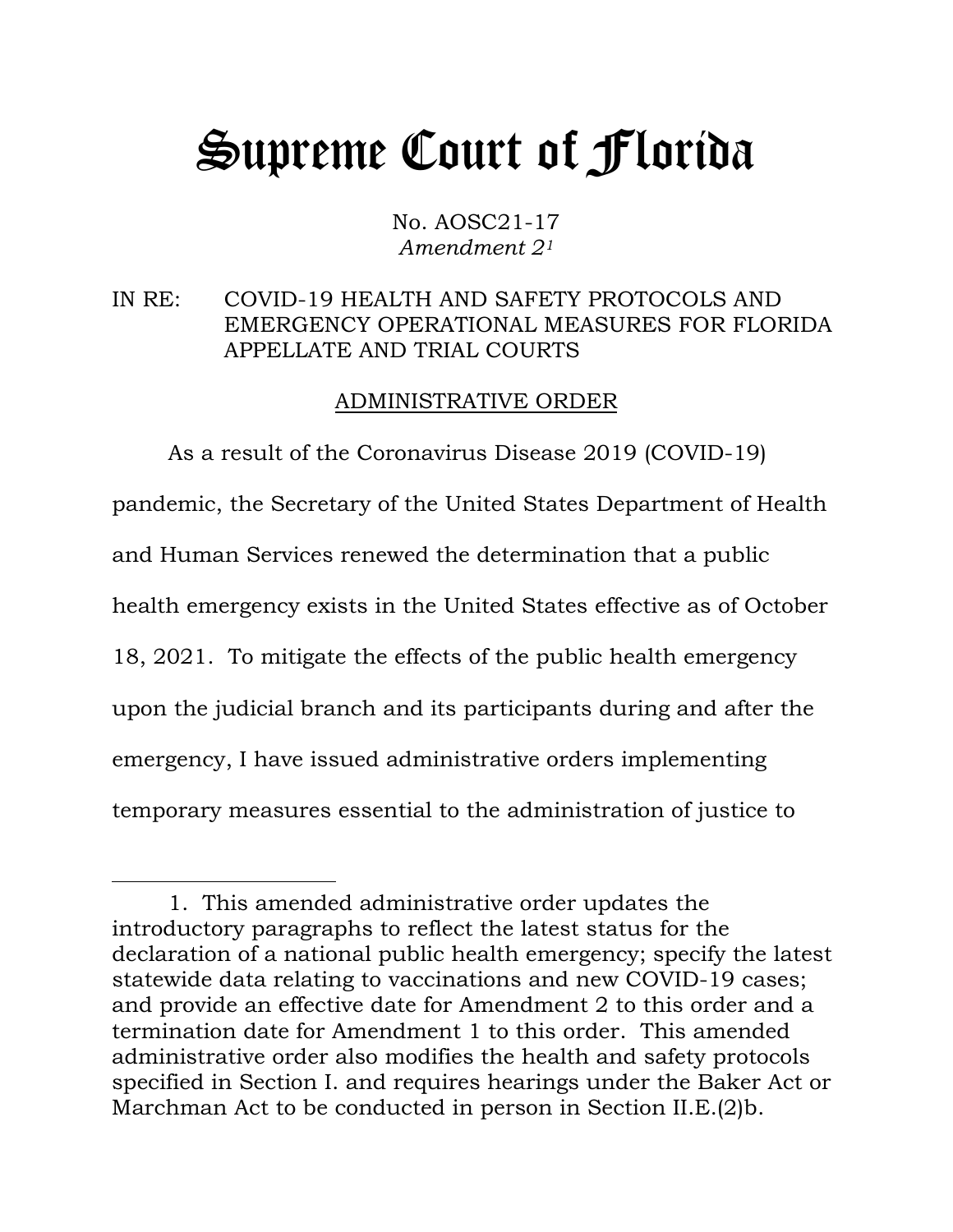address the pandemic and to keep the courts operating to the fullest extent consistent with public safety.[2](#page-1-0)

At this time, effective vaccines for COVID-19 are adequately available in Florida; more than 70% of this state's population have been partially or fully vaccinated; and statewide data from the Florida Department of Health for the past 10 weeks has shown decreasing weekly numbers of new COVID-19 cases. Accordingly, to address the most recent developments and continue to mitigate

<span id="page-1-0"></span><sup>2.</sup> *In re: COVID-19 Emergency Procedures in the Florida State Courts*, Fla. Admin. Order No. AOSC20-13 (March 13, 2020); *In re: COVID-19 Essential and Critical Trial Court Proceedings,* Fla. Admin. Order No. AOSC20-15 (March 17, 2020); *In re: COVID-19 Emergency Procedures for the Administering of Oaths via Remote Audio-Video Communication Equipment,* Fla. Admin. Order No. AOSC20-16 (March 18, 2020); *In re: COVID-19 Emergency Measures in the Florida State Courts*, Fla. Admin. Order No. AOSC20-17 (March 24, 2020); *In re: COVID-19 Emergency Procedures in Relation to Visitation for Children Under the Protective Supervision of the Department of Children and Families*, Fla. Admin. Order No. AOSC20-18 (March 27, 2020); *In re: COVID-19 Emergency Procedures for Speedy Trial in Noncriminal Traffic Infraction Court Proceedings*, Fla. Admin Order No. AOSC20-19 (March 30, 2020); *In re: Comprehensive COVID-19 Emergency Measures for the Florida State Courts*, Fla. Admin. Order No. AOSC20-23 (April 6, 2020) and as amended thereafter; *In re: COVID-19 Public Health and Safety Precautions for Phase 2*, Fla. Admin. Order No. AOSC20-32 (May 21, 2020) and as amended thereafter; and *In re: Comprehensive COVID-19 Emergency Measures for Florida Appellate Courts*, Fla. Admin. Order No. AOSC20-109 (Nov. 23, 2020) and as amended thereafter.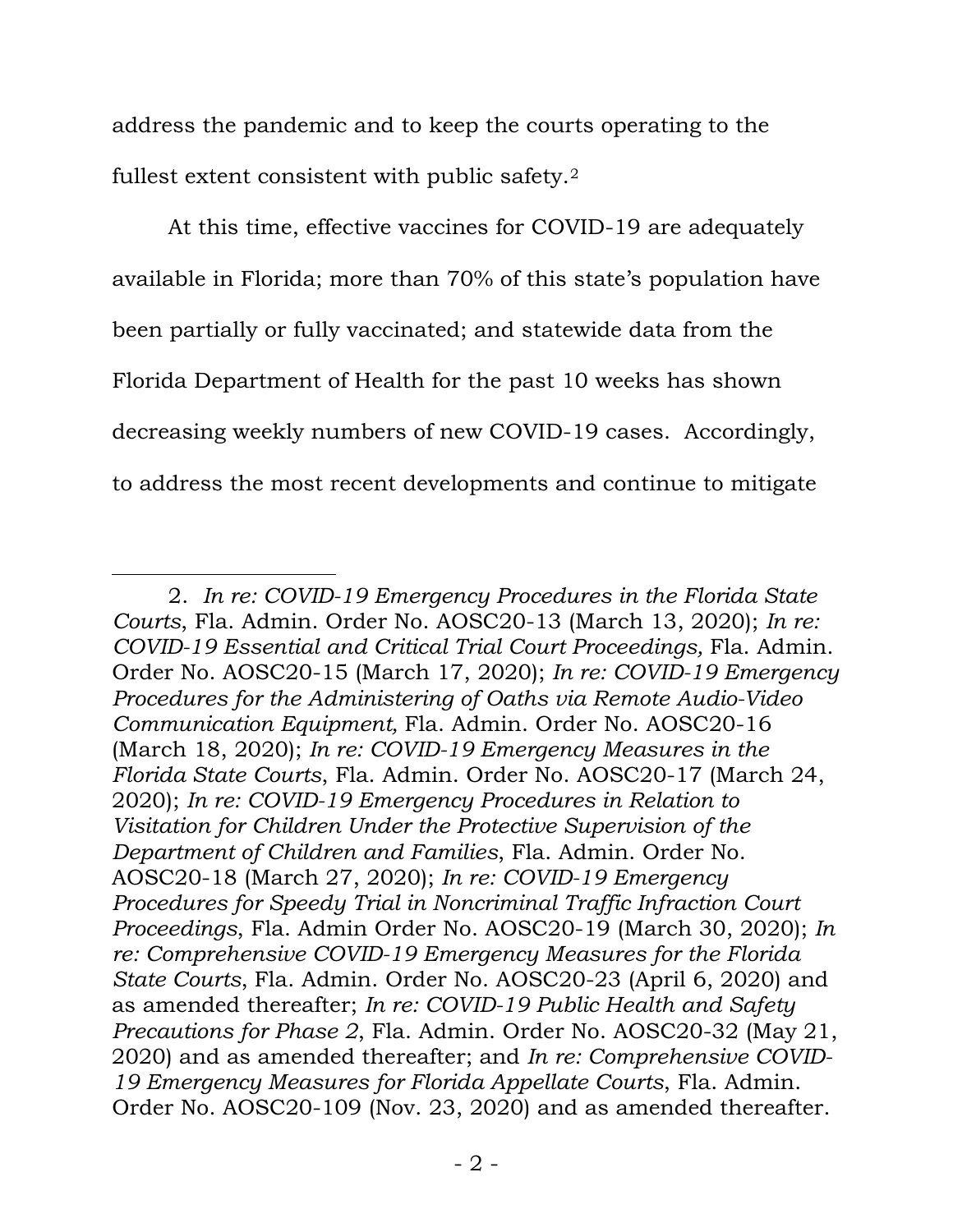the effects of the public health emergency on the judicial branch and its participants during and after the emergency, this amended order is issued to modify the previously enacted temporary health and safety protocols and to modify or extend the previously enacted emergency operational measures. This amended order shall take effect at 12:01 a.m. on November 15, 2021, and shall remain in effect until amended or terminated by subsequent order. *In re: COVID-19 Health and Safety Protocols and Emergency Operational Measures for Florida Appellate Courts*, Fla. Admin. Order No. 21-17, Amendment 1, shall terminate at 12:01 a.m. on November 15, 2021.

Under the administrative authority conferred upon me by article V, section 2(b) of the Florida Constitution, by Florida Rules of General Practice and Judicial Administration 2.205(a)(2)(B)(iv) and 2.205(a)(2)(B)(v), and by Rule Regulating The Florida Bar 1-12.1(j), IT IS ORDERED that: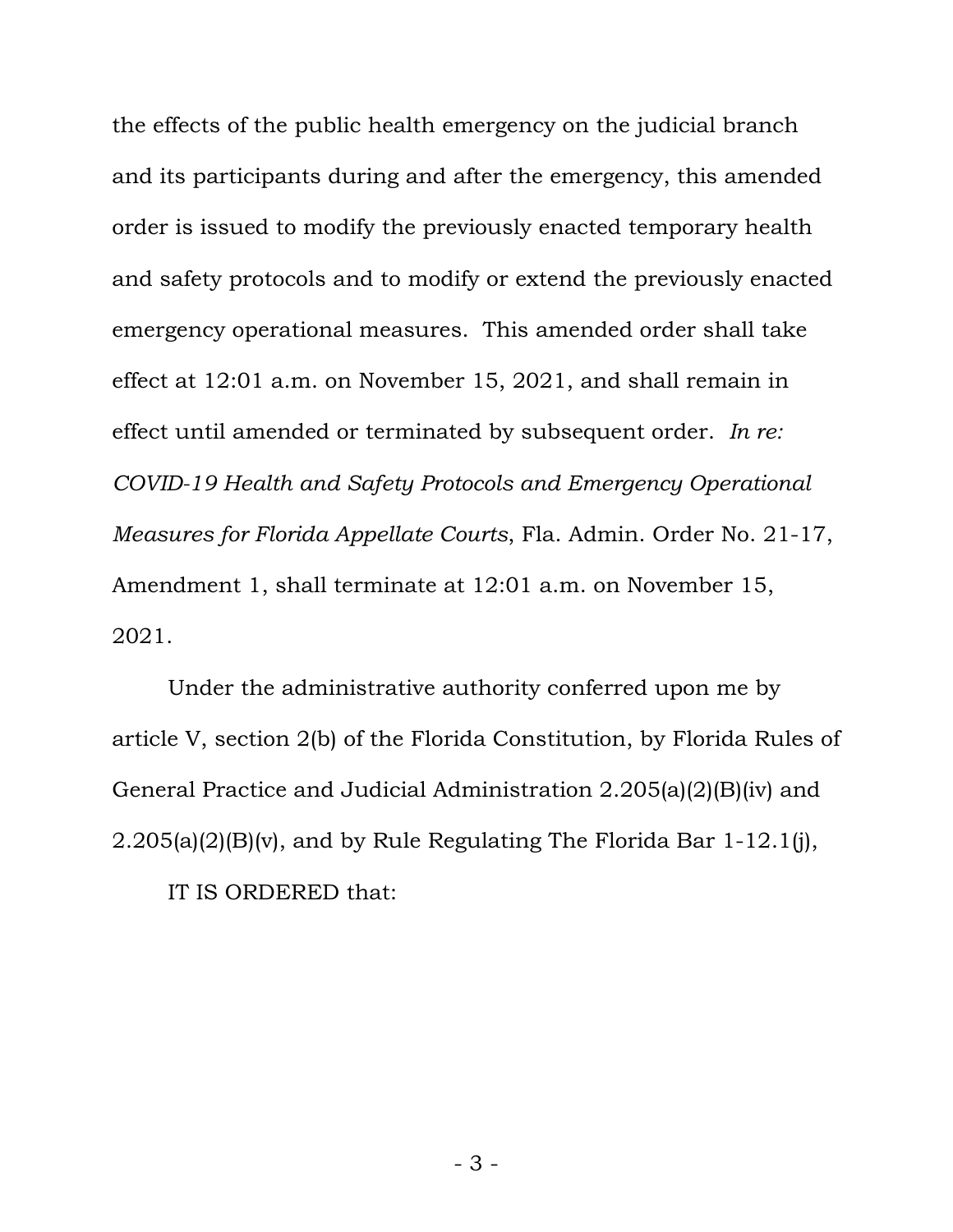## I. HEALTH AND SAFETY PROTOCOLS[3](#page-3-0)

Unless required by any binding law, rule, regulation, or order, a court may not require the wearing of face masks<sup>[4](#page-3-1)</sup> or physical distancing in a courthouse;<sup>[5](#page-3-2)</sup> however, a person in a courthouse may choose to wear a face mask. Further, during an in-person court proceeding:[6](#page-3-3)

A. A face mask must be provided upon request to a participant or observer. The Chief Justice or a chief judge may adopt a policy addressing the use of face masks with clear plastic

<span id="page-3-0"></span><sup>3.</sup> In the case of a multi-use facility or building, the protocols in this section are not intended to govern activities inside of the separate offices of other constitutional officers.

<span id="page-3-1"></span><sup>4.</sup> As used in this order, the term "face mask" refers to face masks that completely cover the nose and mouth and that fit snugly around the nose, chin, and sides of the face as described by the CDC. *See Your Guide to Masks*, CDC (June 29, 2021).

<span id="page-3-2"></span><sup>5.</sup> As used in this order, the term "courthouse" means any portion of a facility or building that houses jury assembly rooms, courtrooms, hearing rooms, judicial officers, or court staff or areas where court business is conducted, whether or not that facility or building is formally called a courthouse.

<span id="page-3-3"></span><sup>6.</sup> As used in this order, the term "in-person court proceeding" means the assembly of prospective jurors, voir dire, juror deliberations, and any status conference, hearing, trial, or other proceeding conducted by a justice, judge, magistrate, or hearing officer if conducted in person and other court events conducted in person as may be determined by the Chief Justice or chief judge.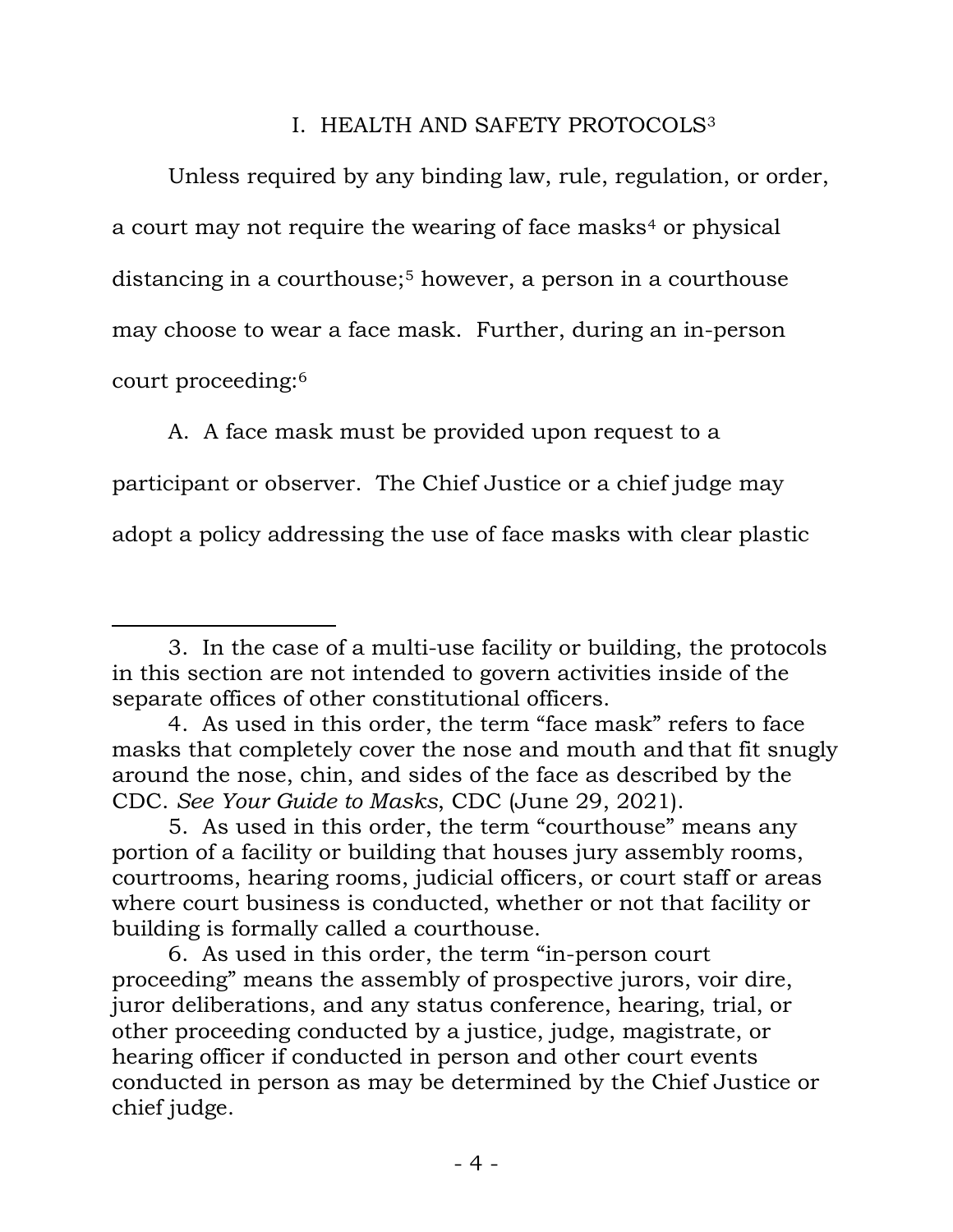panels by persons who choose to wear a face mask during in-person court proceedings. If adopted, the policy must apply consistently across all in-person court proceedings in the same courthouse.

B. Participants may request to be physically distanced. The court will address such requests as appropriate under the circumstances at the time of the request.

II. EMERGENCY OPERATIONAL MEASURES

The following provisions govern remote and in-person conduct of appellate and trial court proceedings, as applicable. All in-person court proceedings must be conducted in a manner consistent with Section I.

A. Use of Technology.

(1) The presiding judge in all cases must consider the constitutional rights of crime victims and criminal defendants and the public's constitutional right of access to the courts.[7](#page-4-0)

(2) To maximize the availability of facility space for trial court proceedings that must be conducted in person, each chief judge of a

<span id="page-4-0"></span><sup>7.</sup> Similar measures initially went into effect in Fla. Admin. Order No. AOSC20-17 on March 24, 2020, and were subsequently also addressed in Fla. Admin. Order No. AOSC20-23 and Fla. Admin. Order No. AOSC20-109.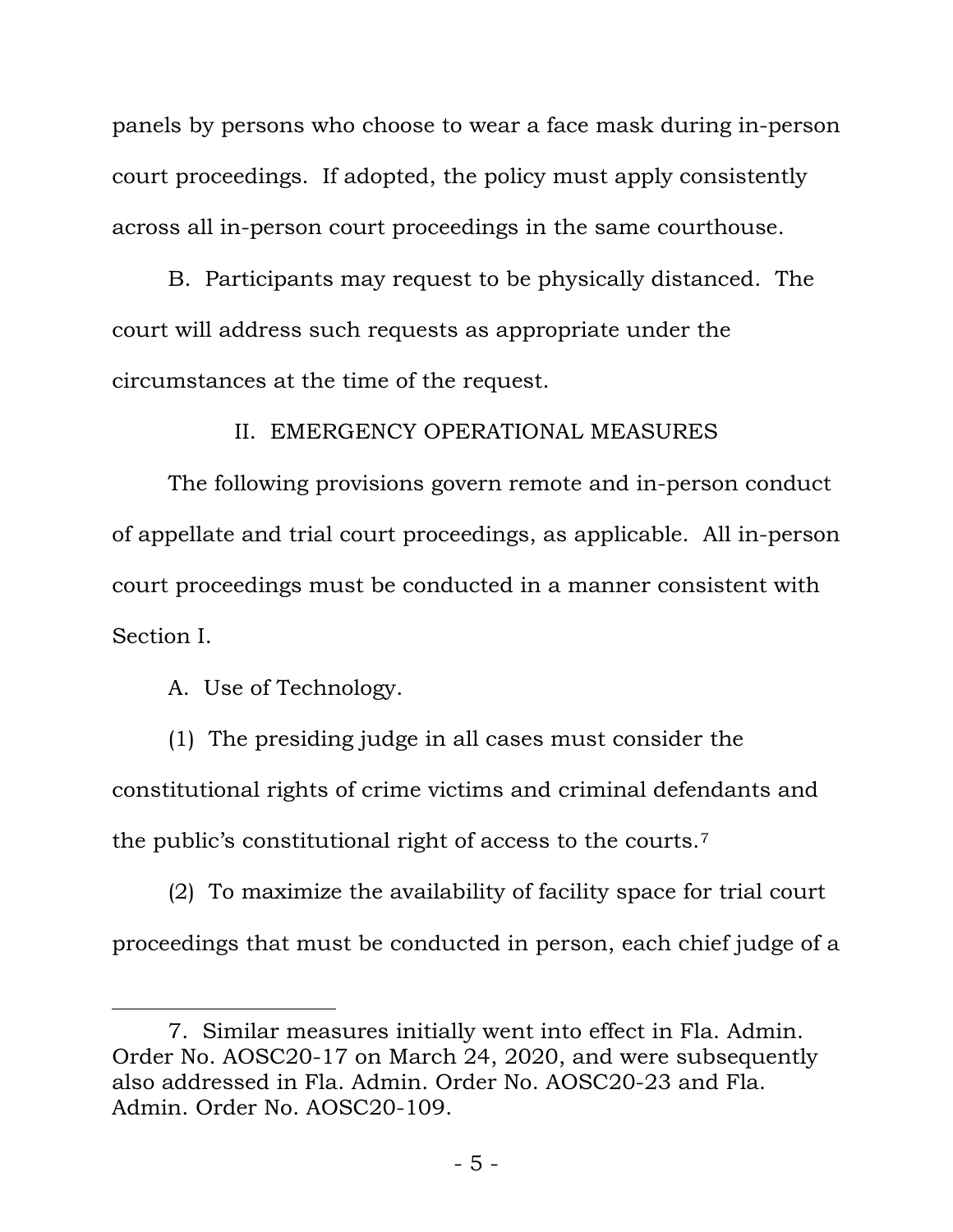judicial circuit should take all necessary steps to support the remote conduct of other trial court proceedings with the use of technology, in accordance with this administrative order and other applicable standards and guidance as may be adopted by the Chief Justice or supreme court.[8](#page-5-0)

(3) Participants who have the capability of participating by electronic means in remote appellate or trial court proceedings must do so.[9](#page-5-1) For purposes of this administrative order, "remote conduct," "remotely conduct," or "conducted remotely" means the conduct, in part or in whole, of a court proceeding using telephonic or other electronic means[.10](#page-5-2)

(4) All rules of procedure, court orders, and opinions applicable to court proceedings that limit or prohibit the use of

<sup>8.</sup> *Id.*

<span id="page-5-1"></span><span id="page-5-0"></span><sup>9.</sup> This measure initially went into effect in Fla. Admin. Order No. AOSC20-23, Amendment 2, on May 21, 2020, and was subsequently also addressed in Fla. Admin. Order No. AOSC20- 109.

<span id="page-5-2"></span><sup>10.</sup> This measure initially went into effect in Fla. Admin. Order No. AOSC20-23, Amendment 4, on June 16, 2020, and was subsequently also addressed in Fla. Admin. Order No. AOSC20- 109.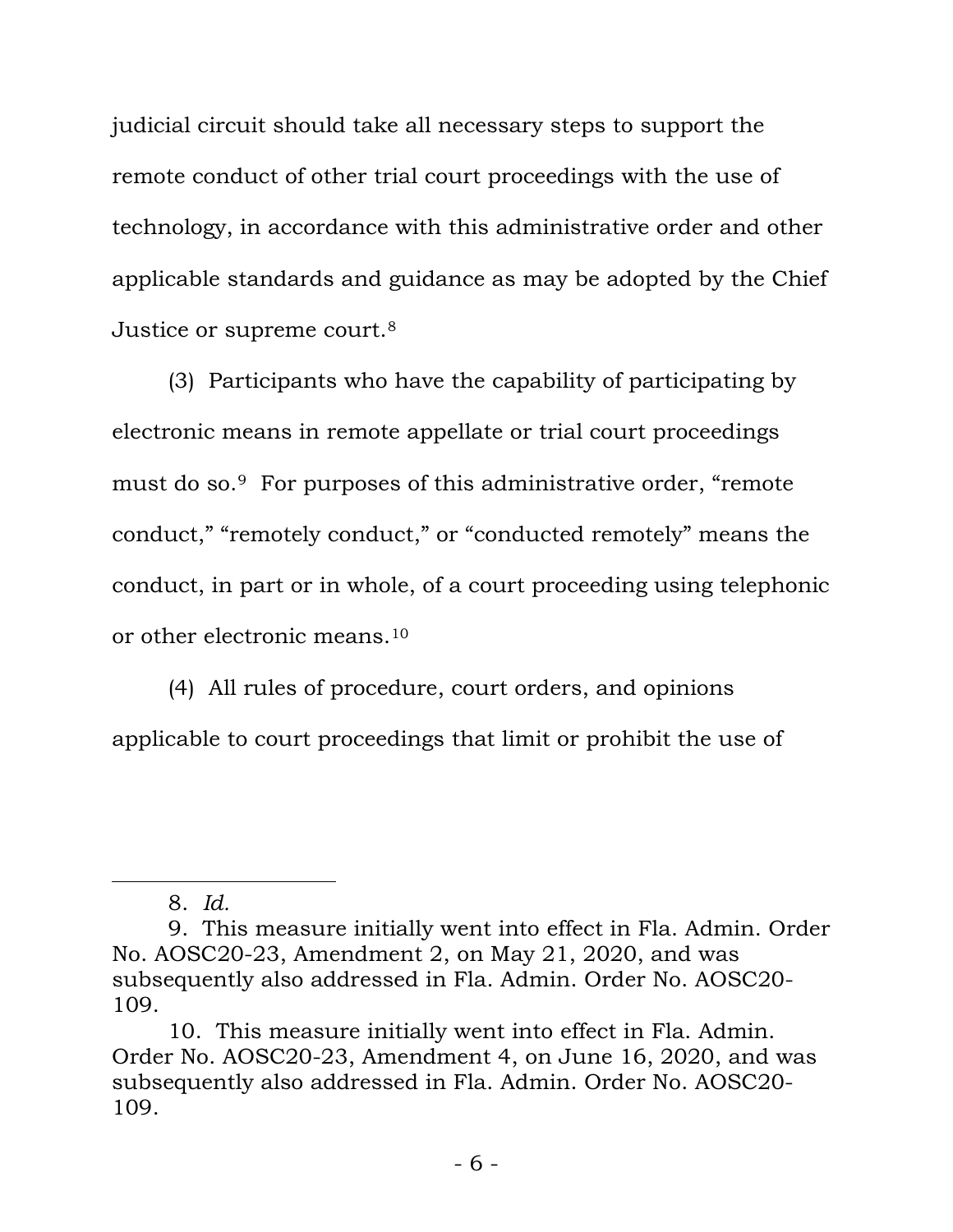communication equipment for the remote conduct of proceedings shall remain suspended.<sup>[11](#page-6-0)</sup>

(5) The Chief Justice and chief judges remain authorized to establish procedures for the use, to the maximum extent feasible, of communication equipment for the remote conduct of proceedings to facilitate the efficient and expeditious processing of cases.[12](#page-6-1)

B. Administration of Oaths.

(1) Notaries and other persons qualified to administer an oath

in the State of Florida may swear a witness remotely by audio-video

communication technology from a location within the State of

Florida, provided they can positively identify the witness.[13](#page-6-2)

<span id="page-6-0"></span><sup>11.</sup> This measure initially went into effectin Fla. Admin. Order No. AOSC20-13 at the close of business on March 13, 2020, and was subsequently also addressed in Fla. Admin. Order No. AOSC 20-17, Fla. Admin. Order No. AOSC20-23, and Fla. Admin. Order No. AOSC20-109.

<span id="page-6-1"></span><sup>12.</sup> A similar measure initially went into effect in Fla. Admin. Order No. AOSC20-13 on Friday, March 13, 2020, and was subsequently also addressed in Fla. Admin. Order No. AOSC20-17, Fla. Admin. Order No. AOSC20-23, and Fla. Admin. Order No. AOSC20-109.

<span id="page-6-2"></span><sup>13.</sup> This measure initially went into effect in Fla. Admin. Order No. AOSC20-16 on March 18, 2020, and was subsequently also addressed in Fla. Admin. Order No. AOSC20-17 and in Fla. Admin. Order No. AOSC20-23.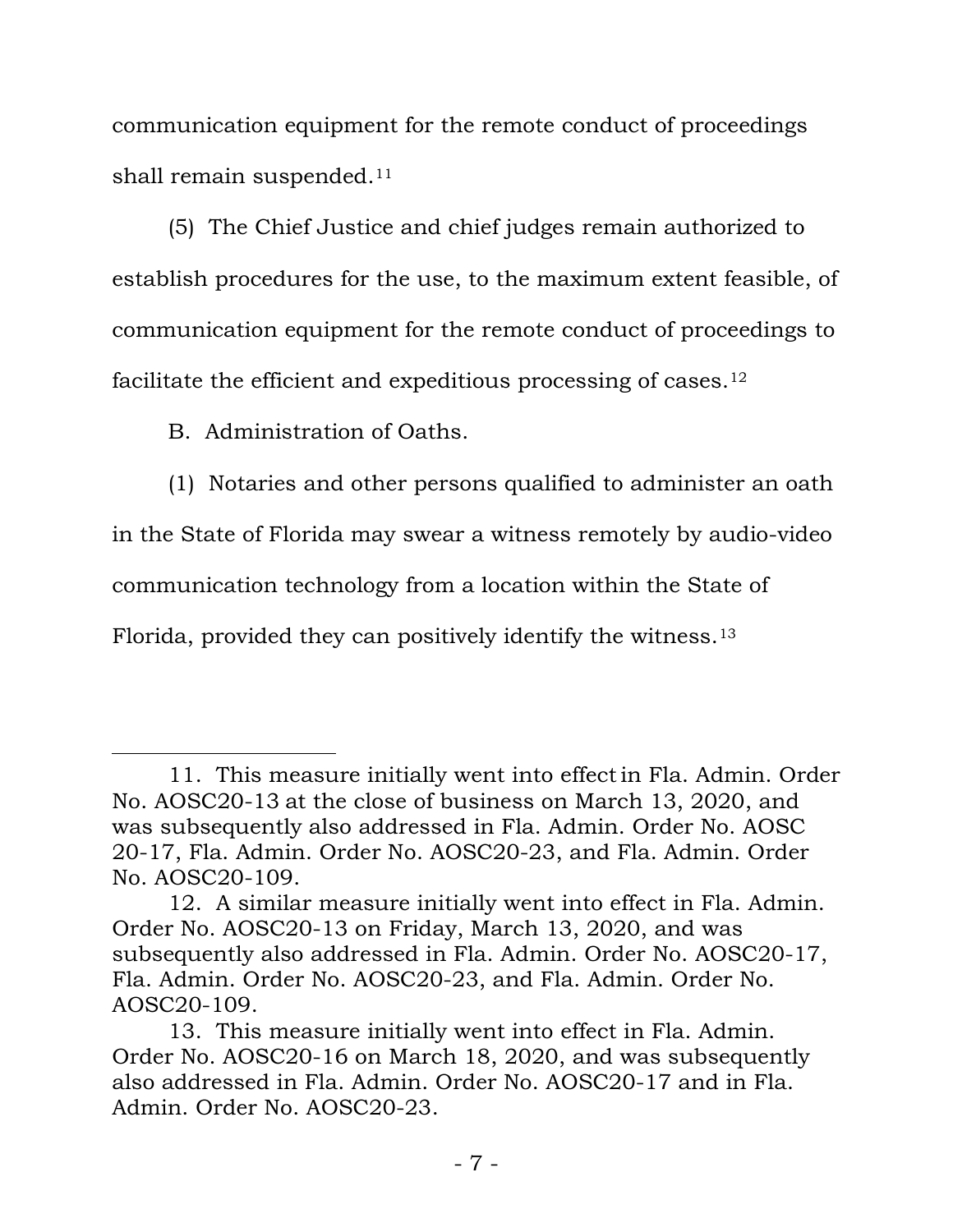(2) If a witness is not located within the State of Florida, a witness may consent to being put on oath via audio-video communication technology by a person qualified to administer an oath in the State of Florida.[14](#page-7-0)

(3) All rules of procedure, court orders, and opinions applicable to remote testimony, depositions, and other legal testimony, including the attestation of family law forms, that can be read to limit or prohibit the use of audio-video communication technology to administer oaths remotely or to witness the attestation of family law forms shall remain suspended.[15](#page-7-1)

(4) Notaries and other persons qualified to administer an oath in the State of Florida may swear in new attorneys to The Florida Bar remotely by audio-video communication technology from a location within the State of Florida, provided they can positively identify the new attorney.[16](#page-7-2)

<sup>14.</sup> *Id.*

<sup>15.</sup> *Id.*

<span id="page-7-2"></span><span id="page-7-1"></span><span id="page-7-0"></span><sup>16.</sup> This measure initially went into effect in Fla. Admin. Order No. AOSC20-23 on April 6, 2020, and was subsequently also addressed in Fla. Admin. Order No. AOSC20-109.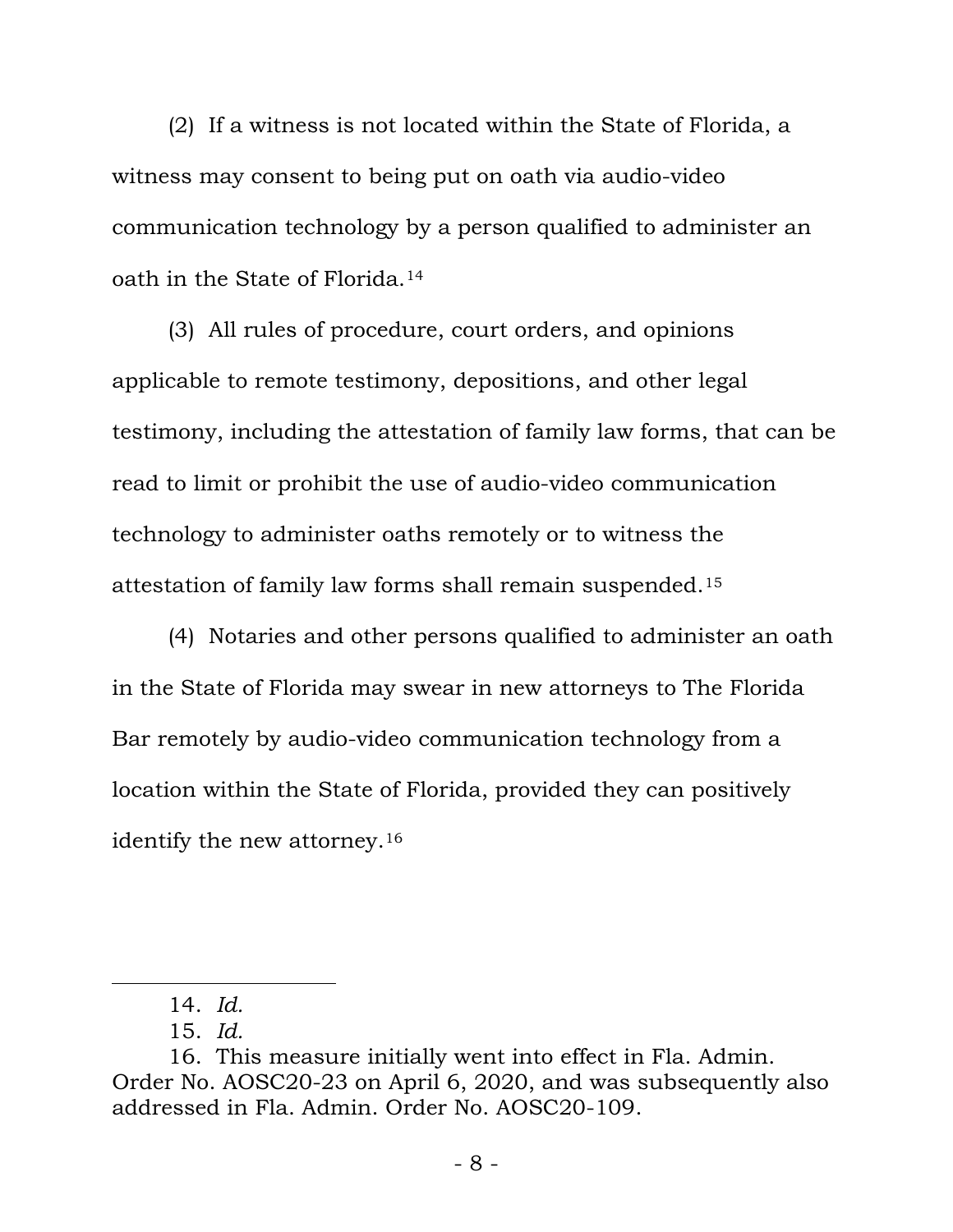(5) For purposes of the provisions regarding the administering of oaths, the term "positively identify" means that the notary or other qualified person can both see and hear the witness or new attorney via audio-video communication technology for purposes of readily identifying the witness or new attorney.[17](#page-8-0)

C. Law School Practice Programs.[18](#page-8-1)

(1) A supervising attorney in a law school practice program, under Rule 11-1.2(b) of the Rules Regulating The Florida Bar, may utilize audio-video communication technology to remotely supervise the law student in satisfaction of the requirement that the supervising attorney be physically present. The supervising attorney and law student must maintain a separate, confidential communication channel during the proceedings.

(2) In a law school practice program, the requirement in Rule 11-1.2(b) of the Rules Regulating The Florida Bar that an indigent person and the supervising attorney must consent in writing to

<sup>17.</sup> *Id.*

<span id="page-8-1"></span><span id="page-8-0"></span><sup>18.</sup> These measures initially went into effect in Fla. Admin. Order No. AOSC20-23, Amendment 5, on July 2, 2020, and were subsequently also addressed in Fla. Admin. Order No. AOSC20- 109.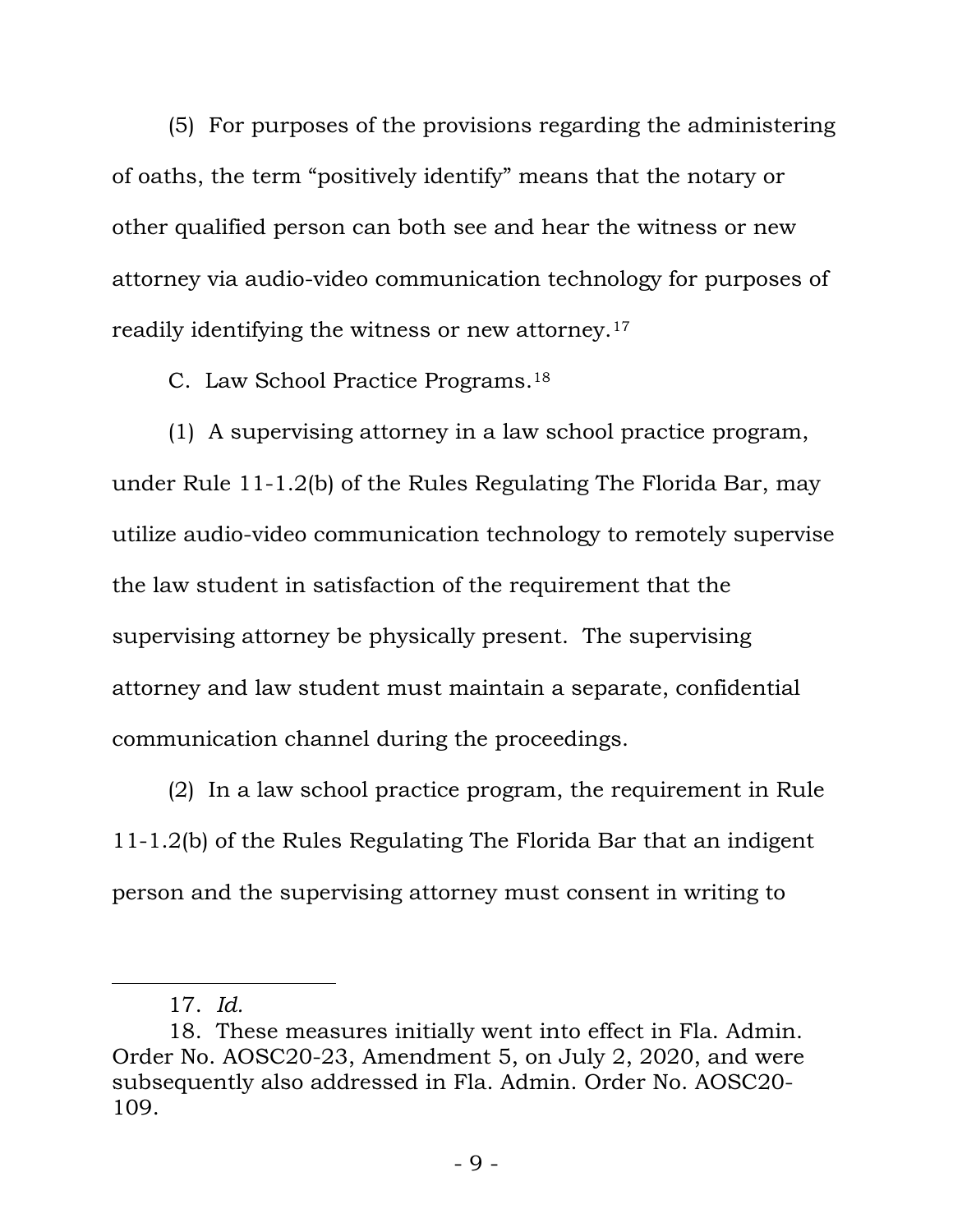representation by a supervised law student may be satisfied by the judge receiving the consent verbally under oath.

D. Appellate Court Proceedings. Oral argument and other court proceedings and events may be conducted remotely or in person at the discretion of the Chief Justice or chief judge.[19](#page-9-0)

E. Trial Court Proceedings[.20](#page-9-1)

(1) Juror Disqualifications, Excusals, and Postponements.[21](#page-9-2) Each chief judge of a judicial circuit may authorize the remote conduct of a proceeding in which disqualifications or excusals pursuant to section 40.013, Florida Statutes, or postponements pursuant to section 40.23, Florida Statutes, may be considered for

<span id="page-9-0"></span><sup>19.</sup> Measures relating to appellate court proceedings initially went into effect in Fla. Admin. Order No. AOSC20-13 on March 13, 2020, and were subsequently also addressed in Fla. Admin. Order No. AOSC20-17, Fla. Admin. Order No. AOSC20-23, and Fla. Admin. Order No. AOSC20-109.

<span id="page-9-1"></span><sup>20.</sup> Measures relating to trial court proceedings initially went into effect in Fla. Admin. Order No. AOSC20-13 on March 13, 2020, and were subsequently also addressed in Fla. Admin. Order No. AOSC20-15, Fla. Admin. Order No. AOSC20-16, Fla. Admin. Order No. AOSC20-17, Fla. Admin. Order No. AOSC20-18, Fla. Admin. Order No. AOSC20-19, and Fla. Admin. Order No. AOSC20-23.

<span id="page-9-2"></span><sup>21.</sup> This measure initially went into effect in Fla. Admin. Order No. AOSC20-23, Amendment 8, on November 23, 2020.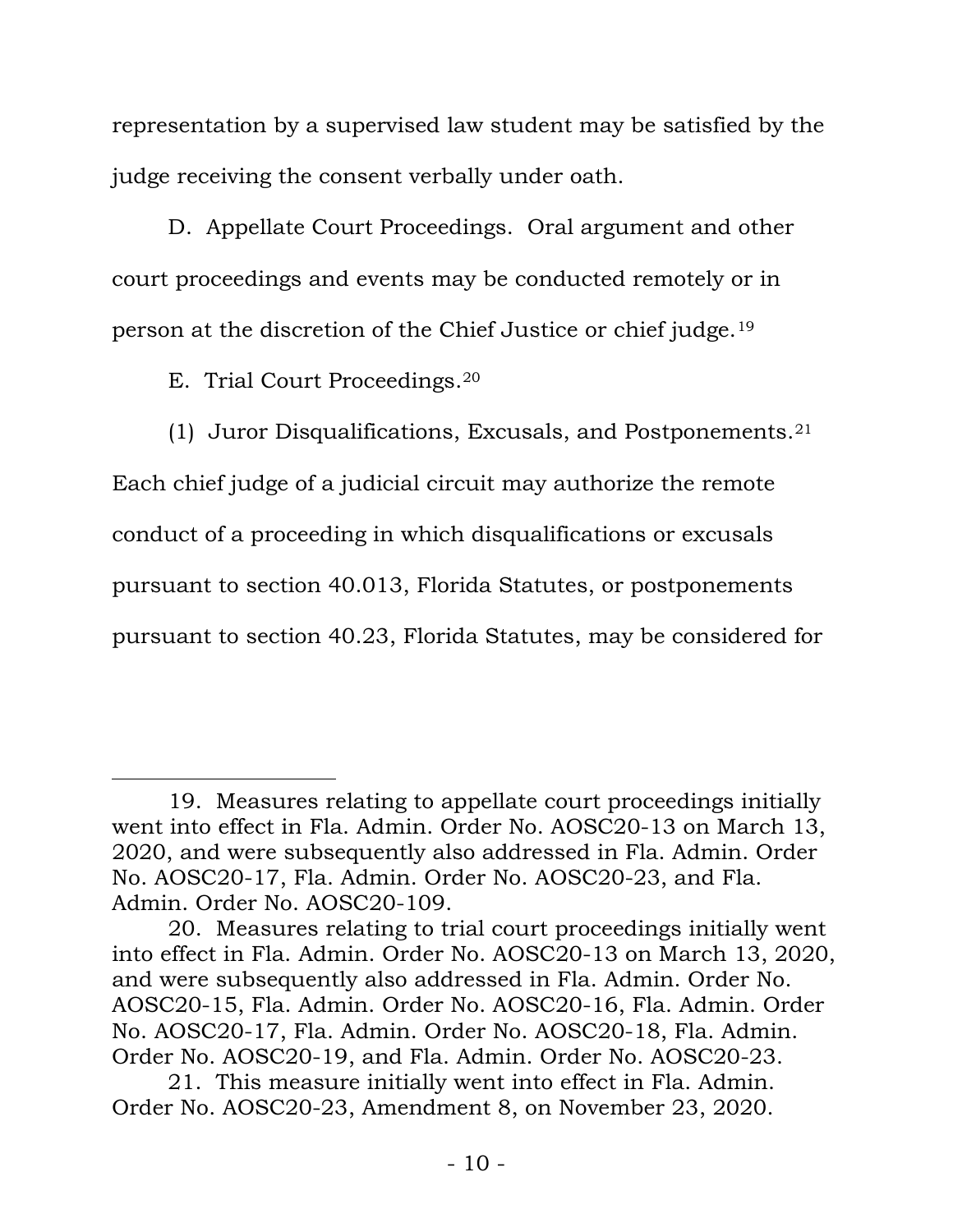persons who are summoned as a pool for possible juror service as described in section 40.011(5)(b), Florida Statutes.

(2) Jury and Other Proceedings.

a. Non-statewide grand jury selection and proceedings, civil jury selection proceedings and trial proceedings, and criminal jury selection proceedings and trial proceedings must be conducted in person, unless a remote civil or criminal jury selection proceeding or trial proceeding is authorized under Section II.E.(3).

b. Hearings to determine whether an individual should be involuntarily committed under the Baker Act or the Marchman Act must be conducted in person unless that individual waives the right to physical presence at the hearing.

(3) Remote Civil and Criminal Jury Selection Proceedings and Trial Proceedings.[22](#page-10-0)

a. A judicial circuit may remotely conduct:

<span id="page-10-0"></span><sup>22.</sup> The measure authorizing remote civil jury proceedings initially went into effect in Fla. Admin. Order No. AOSC20-23, Amendment 3, on June 8, 2020, and the measure authorizing remote criminal jury proceedings initially went into effect in Fla. Admin. Order No. AOSC20-23, Amendment 9, on February 17, 2021.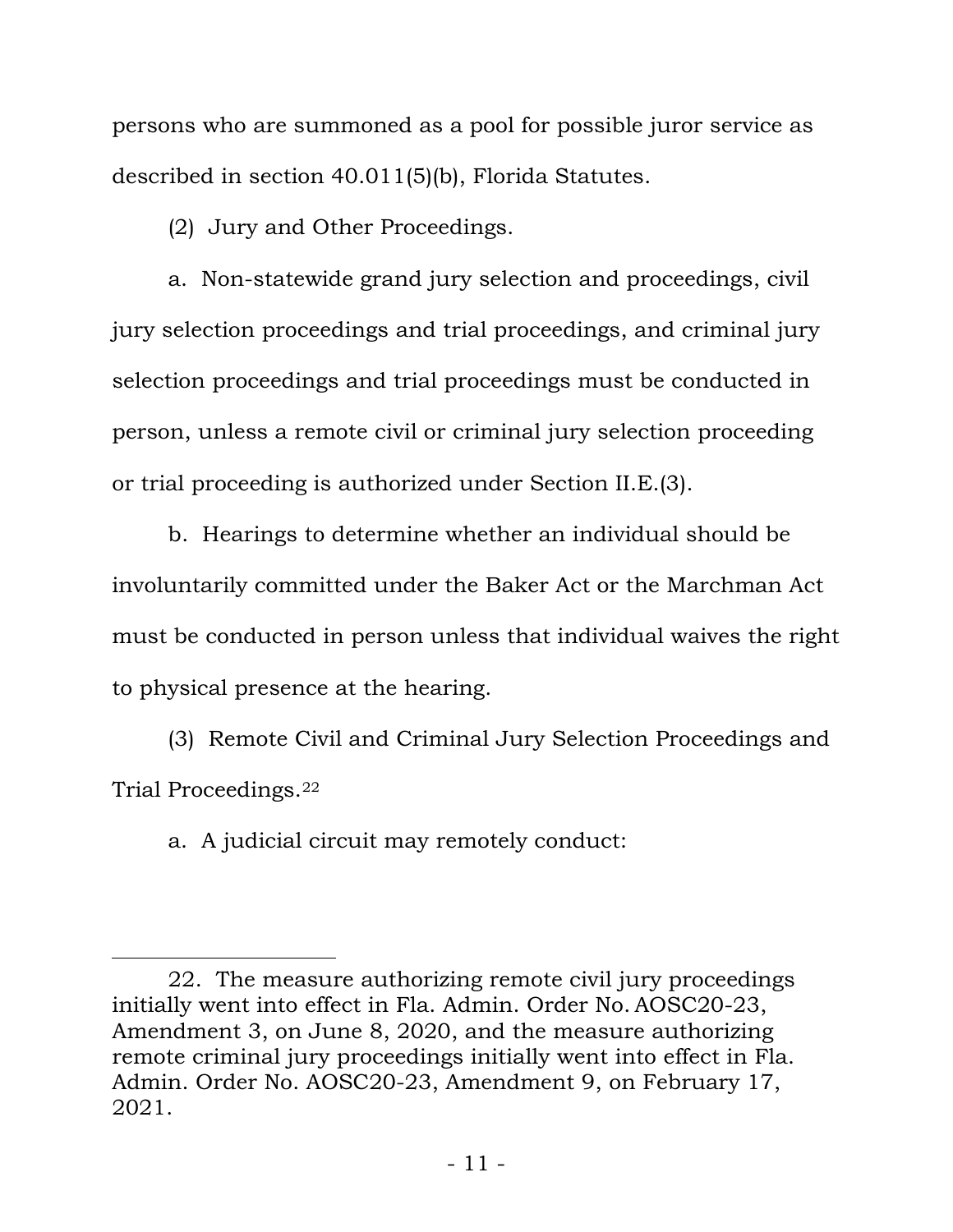- i. Civil jury selection proceedings or trial proceedings if all parties consent to participating in the remote proceeding.
- ii. Criminal jury selection proceedings or trial proceedings if:
	- 1. The defendant provides consent in writing and orally on the record establishing that the defendant has knowingly, voluntarily, and intelligently agreed to the remote conduct of the proceeding;
	- 2. Counsel for the defendant, if the defendant is represented, indicates orally on the record that they have discussed the potential advantages and disadvantages of remote conduct of the proceeding with the defendant and have concluded that the defendant has knowingly, voluntarily, and intelligently agreed to the remote conduct of the proceeding; and
	- 3. The prosecutor indicates the State's and, if applicable, the victim's positions orally on the record regarding remote conduct of the proceeding for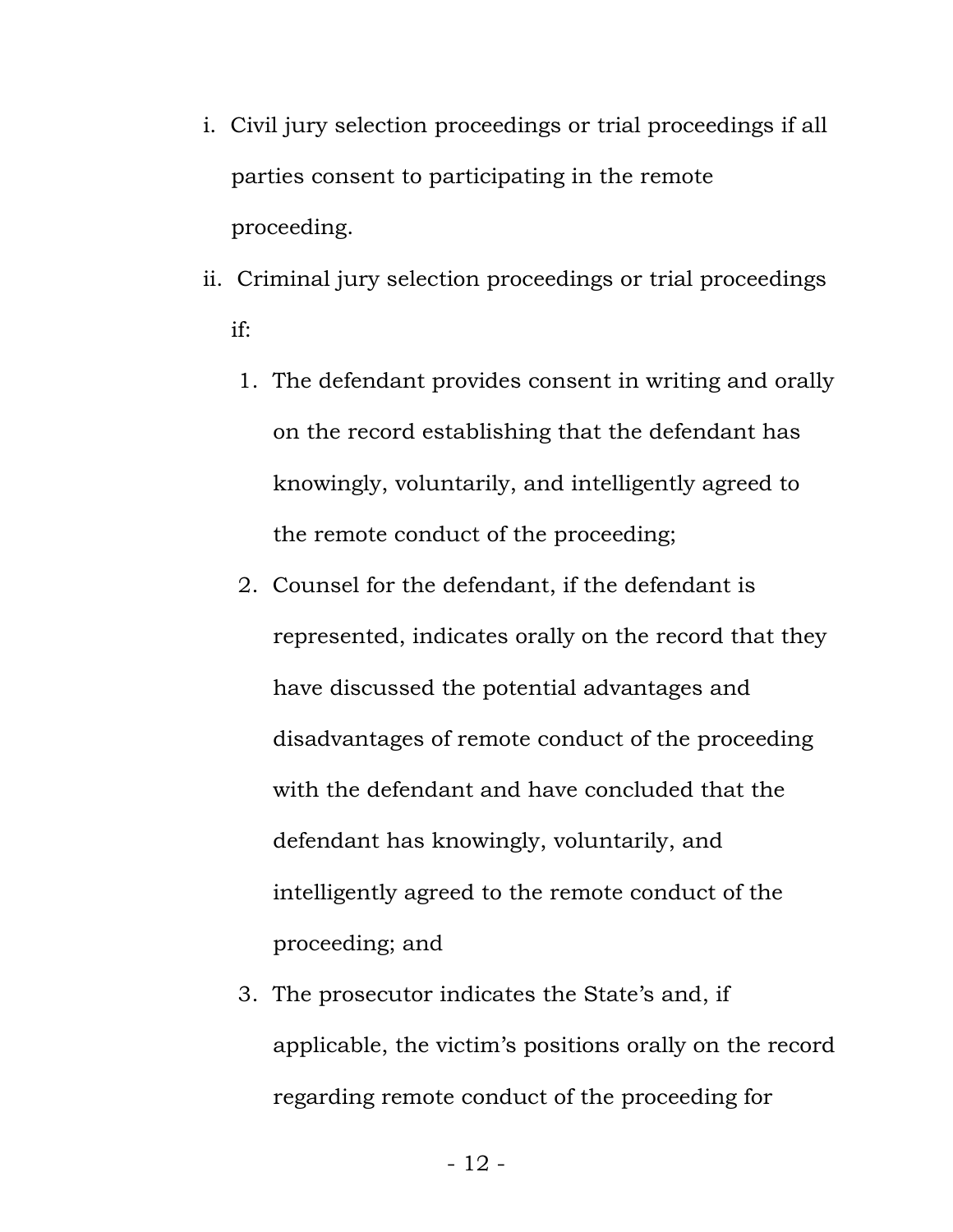purposes of consideration by the presiding judge in determining whether to remotely conduct the proceeding.

b. A court proceeding to obtain the statements required to be provided orally on the record pursuant to Section II.E.(3)a.ii. may be remotely conducted.

c. The cases selected for a remote jury proceeding must be based upon the case being conducive to a remote proceeding and conducted pursuant to the requirements specified in the report titled *Requirements and Evaluation Criteria – Remote Civil and Criminal Jury Trials* and other applicable standards and guidance as may be adopted by the Chief Justice or supreme court.

d. Within 30 days after the remote conduct of a jury selection proceeding or trial proceeding for the first time in a judicial circuit, the circuit must present the results of the proceeding and report its findings and recommendations to the Chief Justice through the state courts administrator.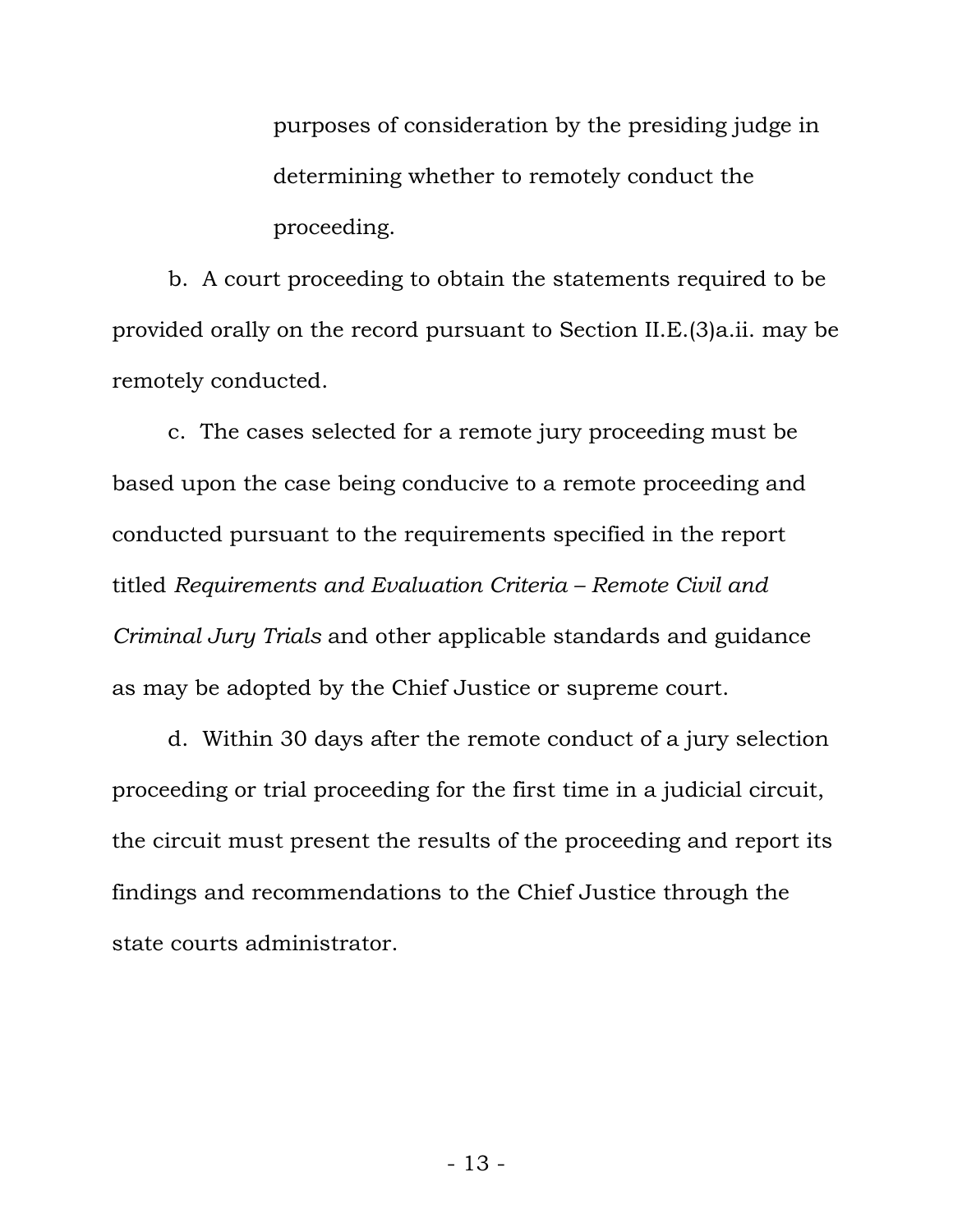(4) Other Trial Court Proceedings.[23](#page-13-0) Trial court proceedings that are not addressed under Section II.E.(1), (2), or (3) may be conducted as follows:

- a. Non-jury trials in:
	- i. Criminal cases may be conducted remotely if the requirements for certain statements specified in Section II.E.(3)a.ii. are satisfied or, if not, must be conducted in person.
	- ii. Termination of parental rights and juvenile delinquency cases may be conducted remotely if ordered by the chief judge or the presiding judge or, if not, must be conducted in person.
- b. All other trial court proceedings:
	- i. Must be conducted remotely if requested by a party unless the chief judge or presiding judge determines that the interests of justice require the proceeding to be conducted in person.

<span id="page-13-0"></span><sup>23.</sup> Similar measures initially went into effect in Fla. Admin. Order No. AOSC20-23, Amendment 1, on May 4, 2020.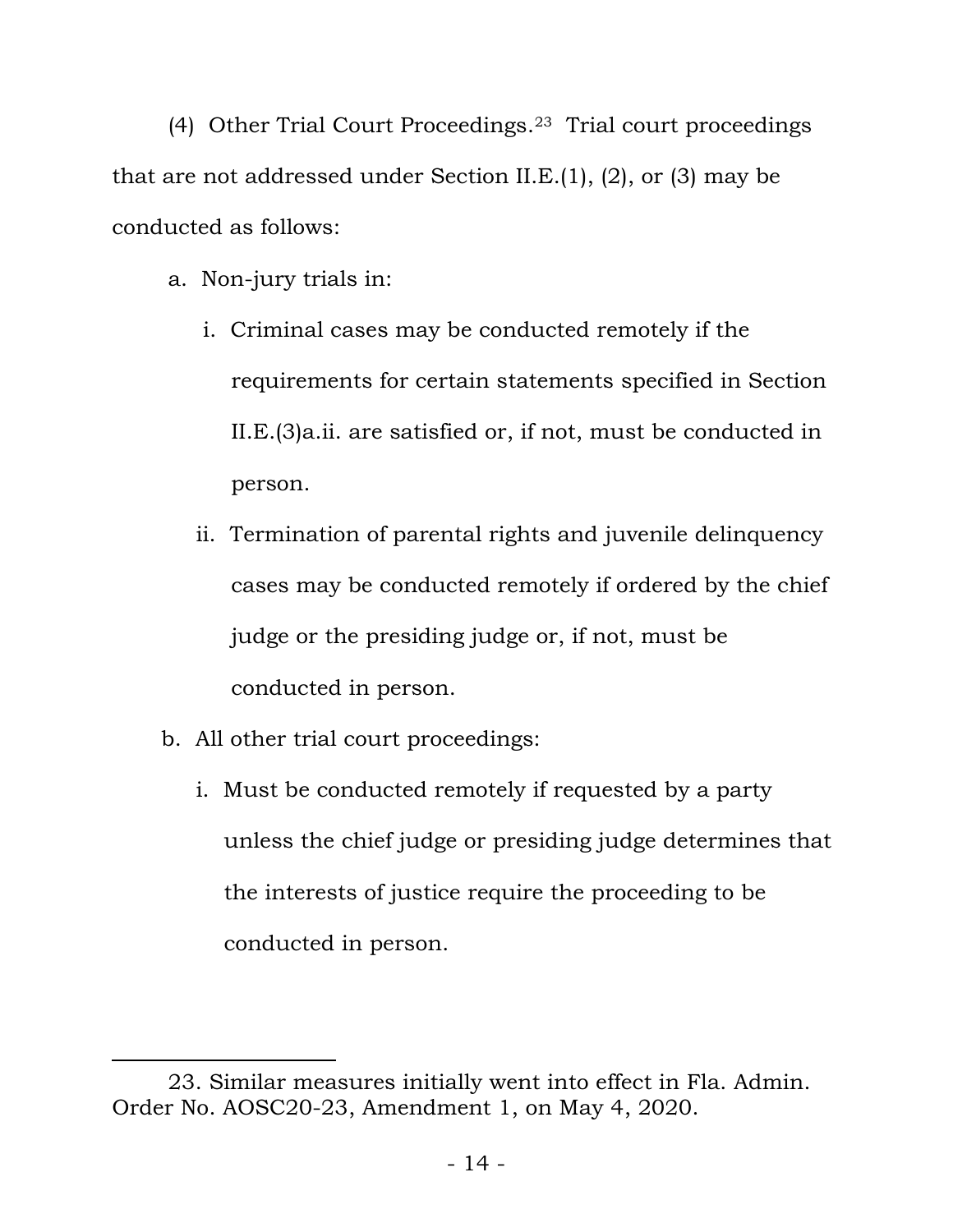ii. Should be conducted remotely, as appropriate, to facilitate the efficient and expeditious processing of cases, except that a proceeding must be conducted in person if the chief judge or presiding judge determines that remote conduct of the proceeding is inconsistent with the United States or Florida Constitution, a statute, or a rule of court, a court order, or an opinion that has not been suspended by administrative order.

(5) In-Person Trial Court Proceedings.[24](#page-14-0) It is the responsibility of the chief judge to ensure that trial court proceedings that must be in person pursuant Section II.E.(2) or (4) are conducted to the fullest extent feasible consistent with Section I. Chief judges shall have the discretion to determine how best to utilize available trial court resources and facility space to conduct in-person proceedings, but before making such determination should consider the following priorities listed from highest to lowest:

<span id="page-14-0"></span><sup>24.</sup> Similar measures initially went into effect in Fla. Admin. Order No. AOSC20-23, Amendment 8, on November 23, 2020.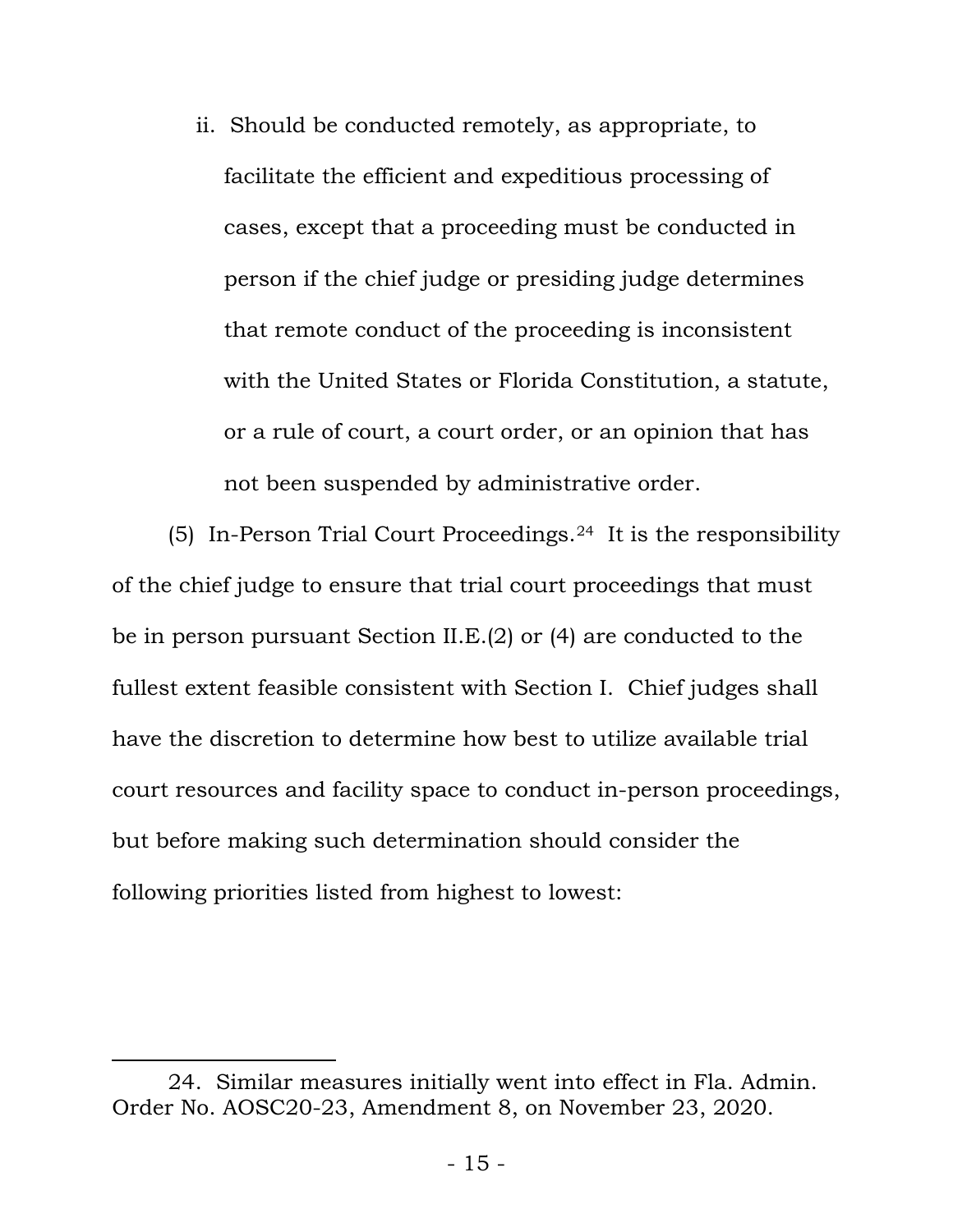- a. Essential proceedings as previously identified in Section III.D.(1) of Fla. Admin. Order No. AOSC20-23, Amendment 13.
- b. Circuit and county criminal trials with an in-custody defendant.
- c. Circuit trials for juveniles being tried as an adult.
- d. Juvenile delinquency trials.
- e. Circuit and county criminal trials with an out-of-custody defendant.
- f. Termination of parental rights trials.
- g. Circuit civil jury trials.
- h. County civil jury trials.
- i. All other trial court proceedings.

(6) Case Resolution.<sup>25</sup> To maximize the resolution of all cases, chief judges:

a. Must direct all judges within their circuits to strictly comply with Florida Rule of General Practice and Judicial Administration 2.545(a), (b), and (e), which respectively require

<span id="page-15-0"></span><sup>25.</sup> *Id.*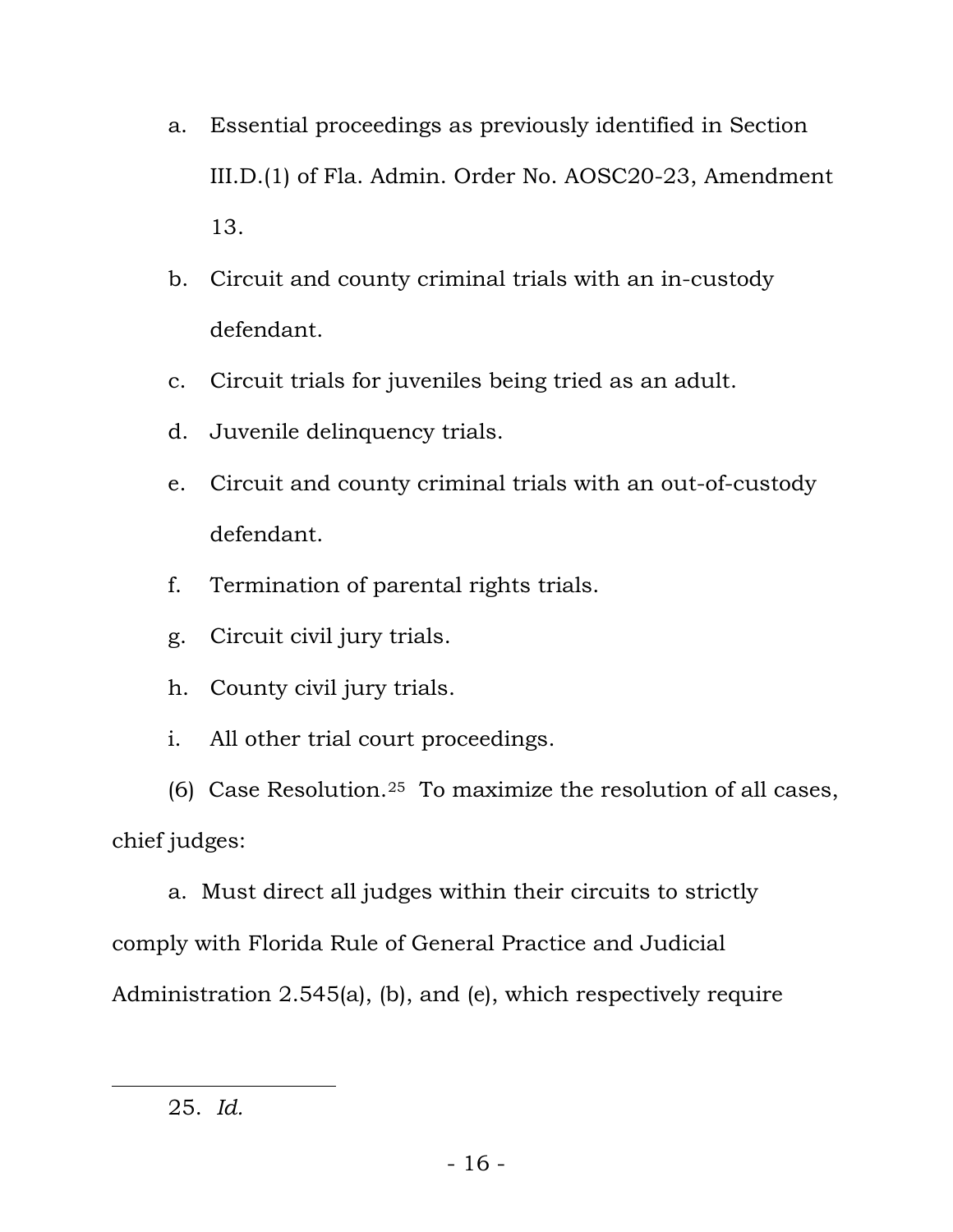judges to conclude litigation as soon as it is reasonably and justly possible to do so, to take charge of all cases at an early stage and to control the progress of the case thereafter until it is determined, and to apply a firm continuance policy allowing continuances only for good cause shown.

b. Are encouraged, where consistent with public health and safety, to:

- i. Use non-traditional facilities or underutilized courthouse space to increase the court's capacity for in-person proceedings.
- ii. Reassign judges and court staff to proceedings having the highest priority.
- iii. Implement scheduling practices that promote the conduct of as many jury trials as feasible. Consistent with Section II.E.(5), the scheduling of trials in criminal cases should be prioritized to facilitate the prompt resolution of these cases.
- iv. Communicate to the local Bar that lawyers must strictly comply with Florida Rule of General Practice and Judicial Administration 2.545(a), which requires lawyers to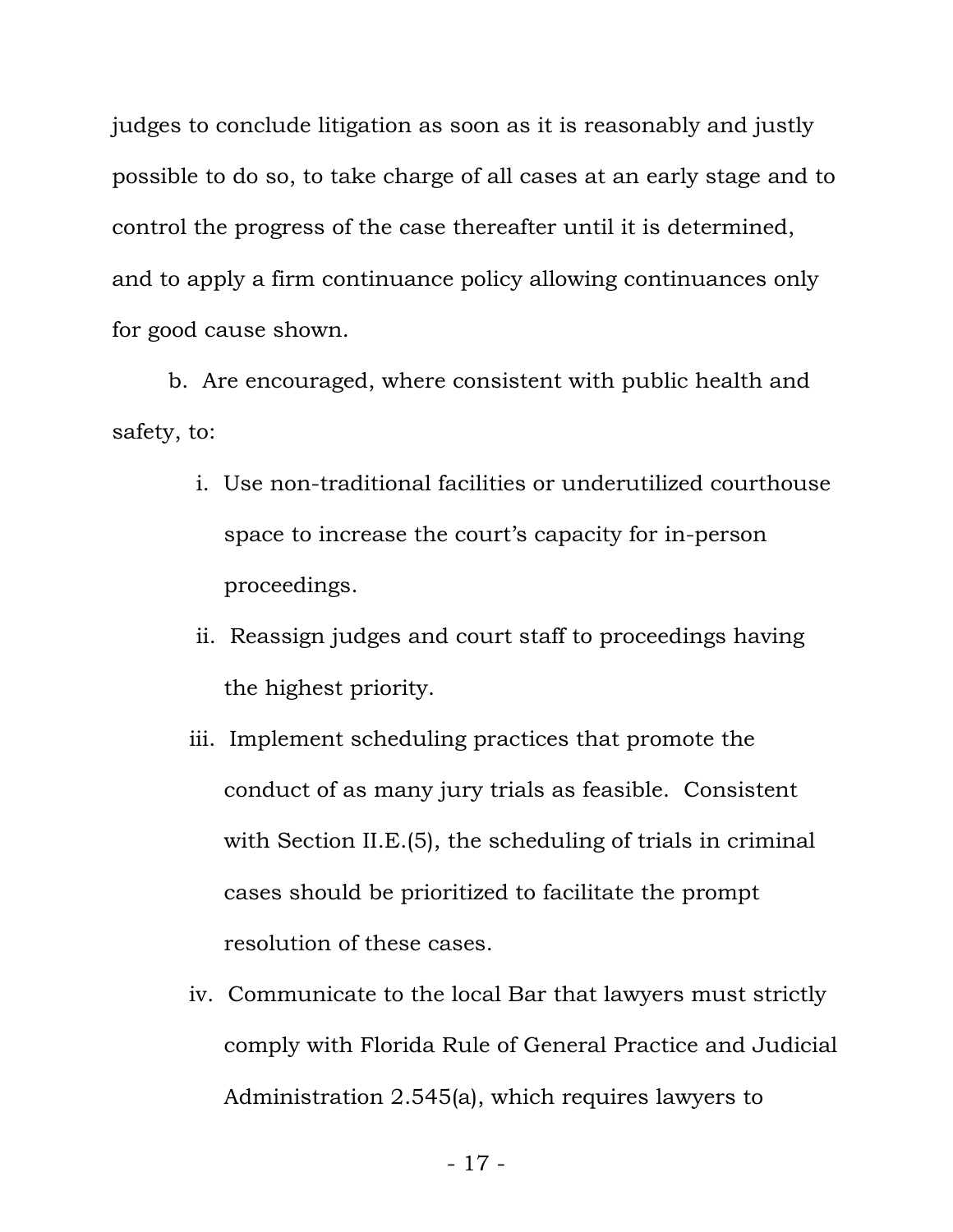conclude litigation as soon as it is reasonably and justly possible to do so, and that the pandemic alone is not a basis for a lawyer's failure to prepare a case for trial or otherwise actively manage a case.

(7) Civil Case Management.<sup>26</sup> To maximize the resolution of

civil cases, chief judges were required to have issued an

administrative order applicable to each county within the judicial

circuit, except as provided in Section II.E.(7)b., that took effect on

April 30, 2021, to require the presiding judge for each civil case<sup>[27](#page-17-1)</sup> to

actively manage civil cases in the manner specified below.

<span id="page-17-0"></span><sup>26.</sup> These measures initially went into effect in Fla. Admin. Order No. AOSC20-23, Amendment 10, on March 9, 2021.

<span id="page-17-1"></span><sup>27.</sup> As used in Section II.E.(7), the term "civil case" means actions to which the Florida Rules of Civil Procedure apply, as identified in Florida Rule of Civil Procedure 1.010, and actions in which the court has ordered that the action proceed under one or more of the Florida Rules of Civil Procedure pursuant to Florida Small Claims Rule 7.020(c) if the deadline for the trial date specified in Florida Small Claims Rule 7.090(d) no longer applies in the action, but does not include actions subject to section 51.011, Florida Statutes, post-judgment proceedings, and writs to which Florida Rule of Civil Procedure 1.630 applies. *See* Florida Rule of Civil Procedure 1.010 (stating that the Florida Rules of Civil Procedure "apply to all actions of a civil nature and all special statutory proceedings in the circuit courts and county courts except those to which the Florida Probate Rules, the Florida Family Law Rules of Procedure, or the Small Claims Rules apply."); Florida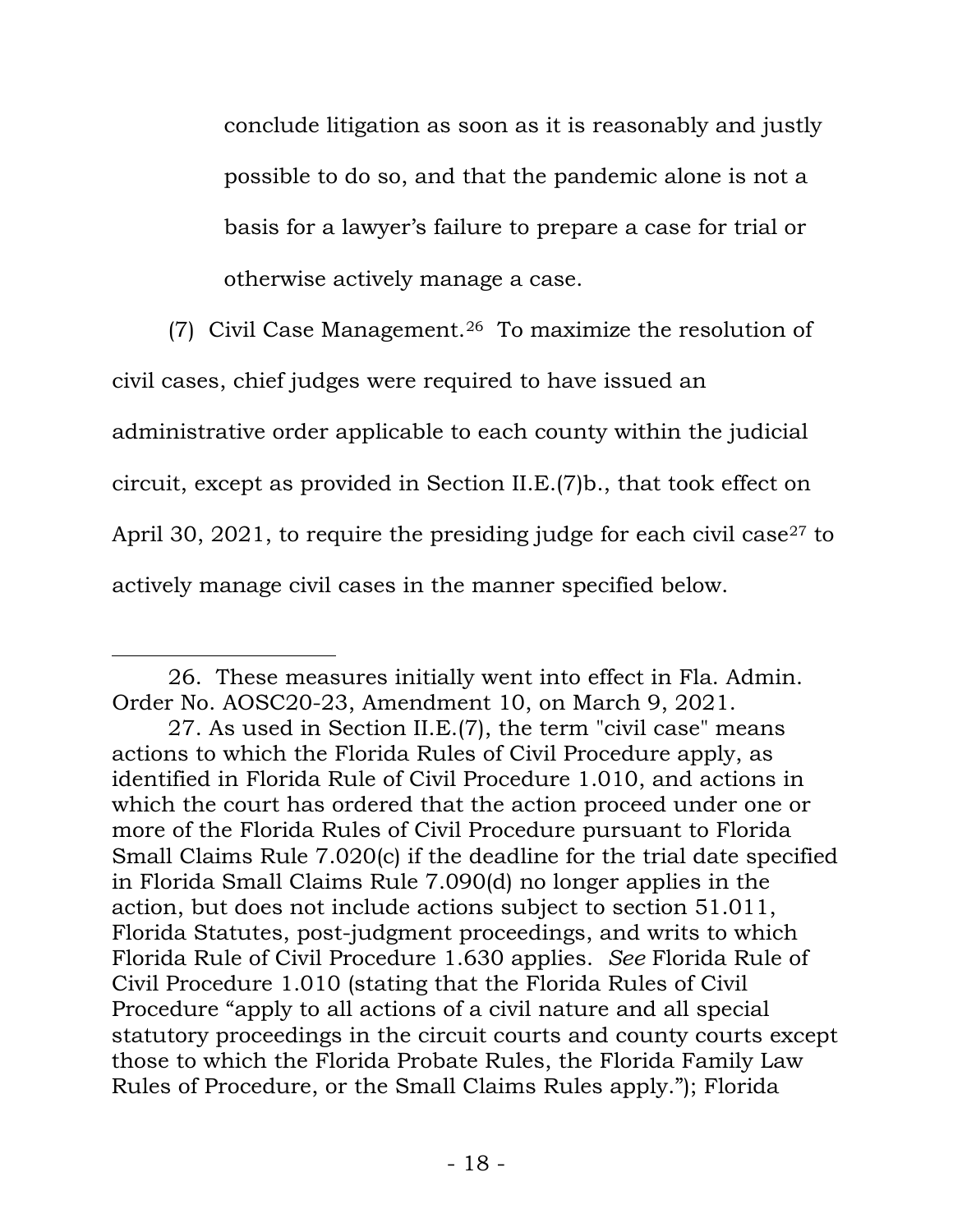- a. The administrative order must have:
	- i. Required review of each civil case to determine whether it is complex, streamlined, or general.
		- 1. Complex civil cases are actions that have been or may be designated by court order as complex under Florida Rule of Civil Procedure 1.201. Upon such designation, the action must proceed as provided in the rule.
		- 2. Streamlined civil cases must be identified based on criteria determined by the chief judge and specified in the administrative order. Criteria that the chief judge may wish to consider for the identification of streamlined cases include whether the case involves:

Small Claims Rule 7.020(c) (stating that "In any particular action, the court may order that action to proceed under 1 or more additional Florida Rules of Civil Procedure on application of any party or the stipulation of all parties or on the court's own motion."); Florida Small Claims Rule 7.090(d) (providing that the trial in a small claims action must be set not more than 60 days from the date of the pretrial conference except as otherwise specified); Florida Rule of Civil Procedure 1.630 (addressing actions for the issuance of writs of mandamus, prohibition, quo warranto, and habeas corpus); and section 51.011, Florida Statutes (providing a summary procedure for the resolution of certain actions when specified by statute or rule).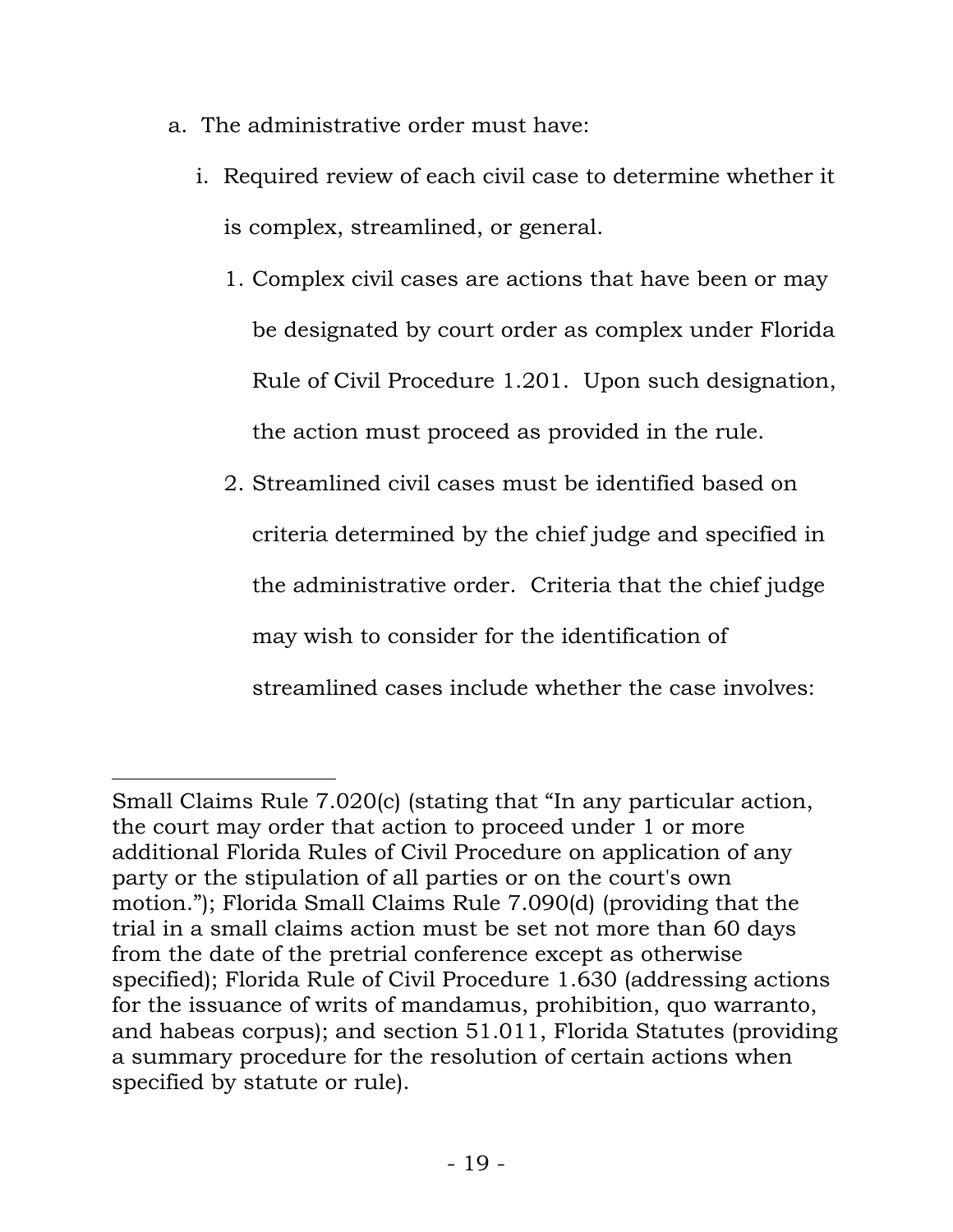few parties; non-complex issues related to liability and damages; few anticipated pretrial motions; limited need for discovery; few witnesses; minimal documentary evidence; and an anticipated trial length of less than two days.

3. General civil cases are all other civil cases.

ii. Required the presiding judge to issue a case management order for each streamlined and general civil case that at a minimum specifies the deadlines for service of complaints, service under extensions, and adding new parties and the deadlines by which: fact and expert discovery must be completed; all objections to pleadings and pretrial motions must be resolved; and mediation must have occurred. The case management order must also specify the projected date of trial; indicate that the deadlines established in the order will be strictly enforced by the court; indicate that a firm trial date will be ordered by the presiding judge when the case is at issue pursuant to Florida Rule of Civil Procedure 1.440; and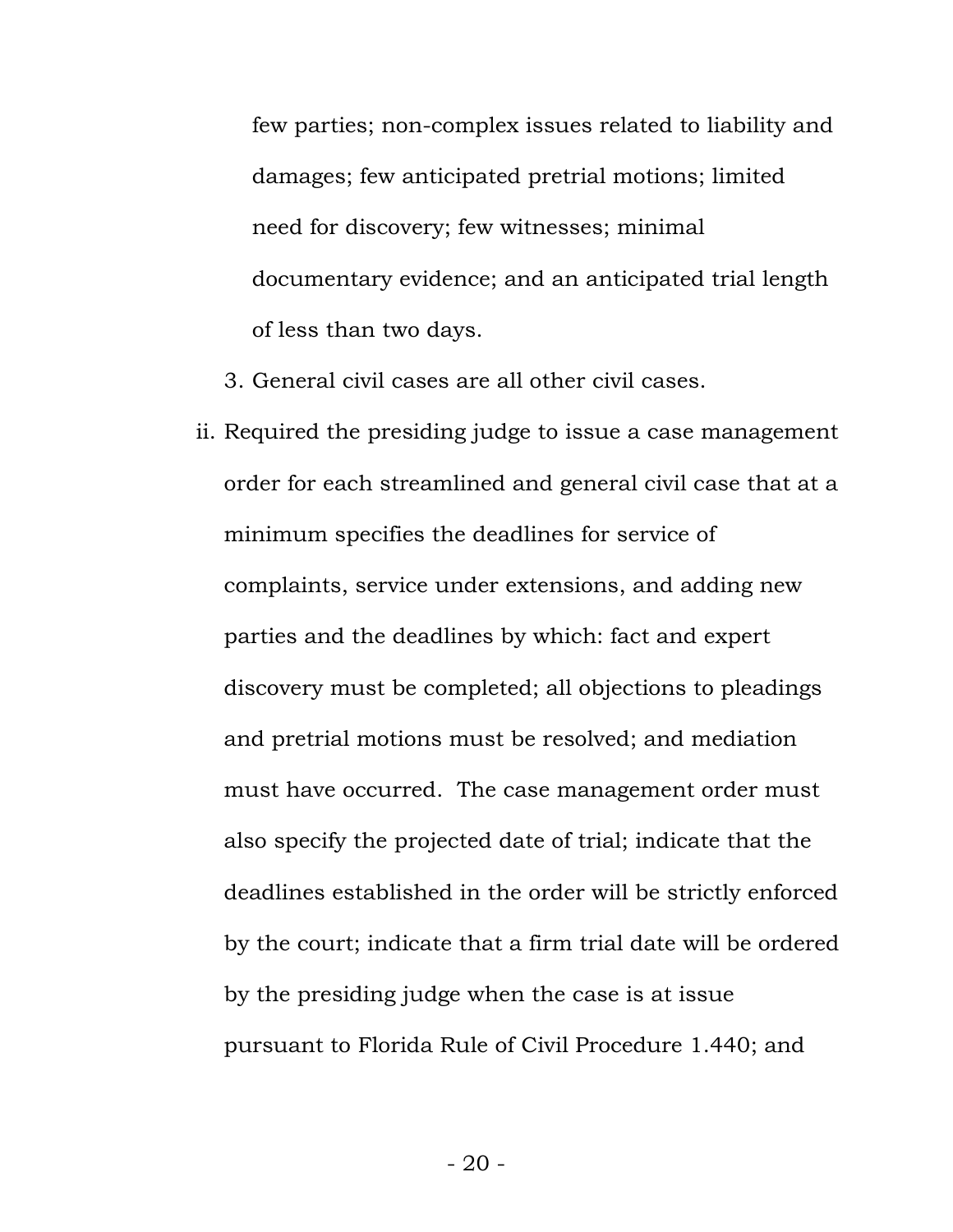address any other matters required by the chief judge. If the streamlined or general civil case is:

- 1. Subject to dismissal for a lack of prosecution pursuant to Florida Rule of Civil Procedure 1.420(e), a case management order is required only if the court determines that the action should remain pending and must be issued within 30 days after such determination.
- 2. Subject to a statutory stay or a moratorium preventing the prosecution of the case, the case management order must be issued in a case filed:
	- On or after April 30, 2021, within 45 days after the stay or the moratorium ends or within 30 days after service of the complaint on the last of all named defendants, whichever date is later; or
	- Before April 30, 2021, by December 3, 2021, within 45 days after the stay or the moratorium ends, or within 30 days after service of the complaint on the last of all named defendants, whichever date is later. The case management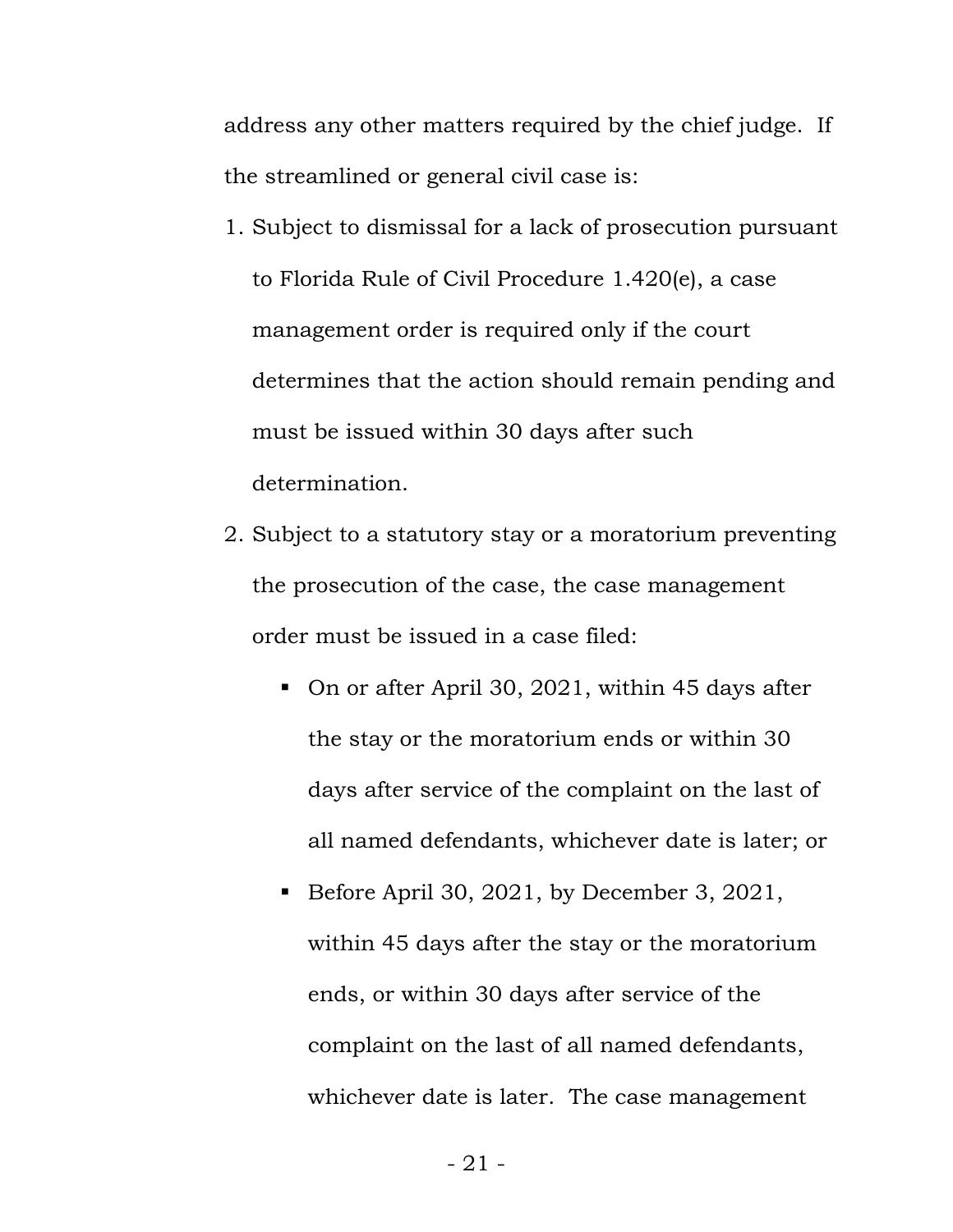order must address each deadline identified under Section II.E.(7)a.ii. and the projected date for trial if such event has not yet occurred in the case or has not yet been specified by other court order.

- 3. Not subject to a statutory stay or a moratorium, the case management order must be issued in a case filed:
	- On or after April 30, 2021, within 30 days after service of the complaint on the last of all named defendants; or
	- Before April 30, 2021, the case management order must be issued by December 3, 2021. The case management order must address each deadline identified under Section II.E.(7)a.ii. and the projected date for trial if such event has not yet occurred in the case or has not yet been specified by other court order.
- iii.Established maximum periods within which the deadlines required by Section II.E.(7)a.ii. and the projected date of trial must be set in the case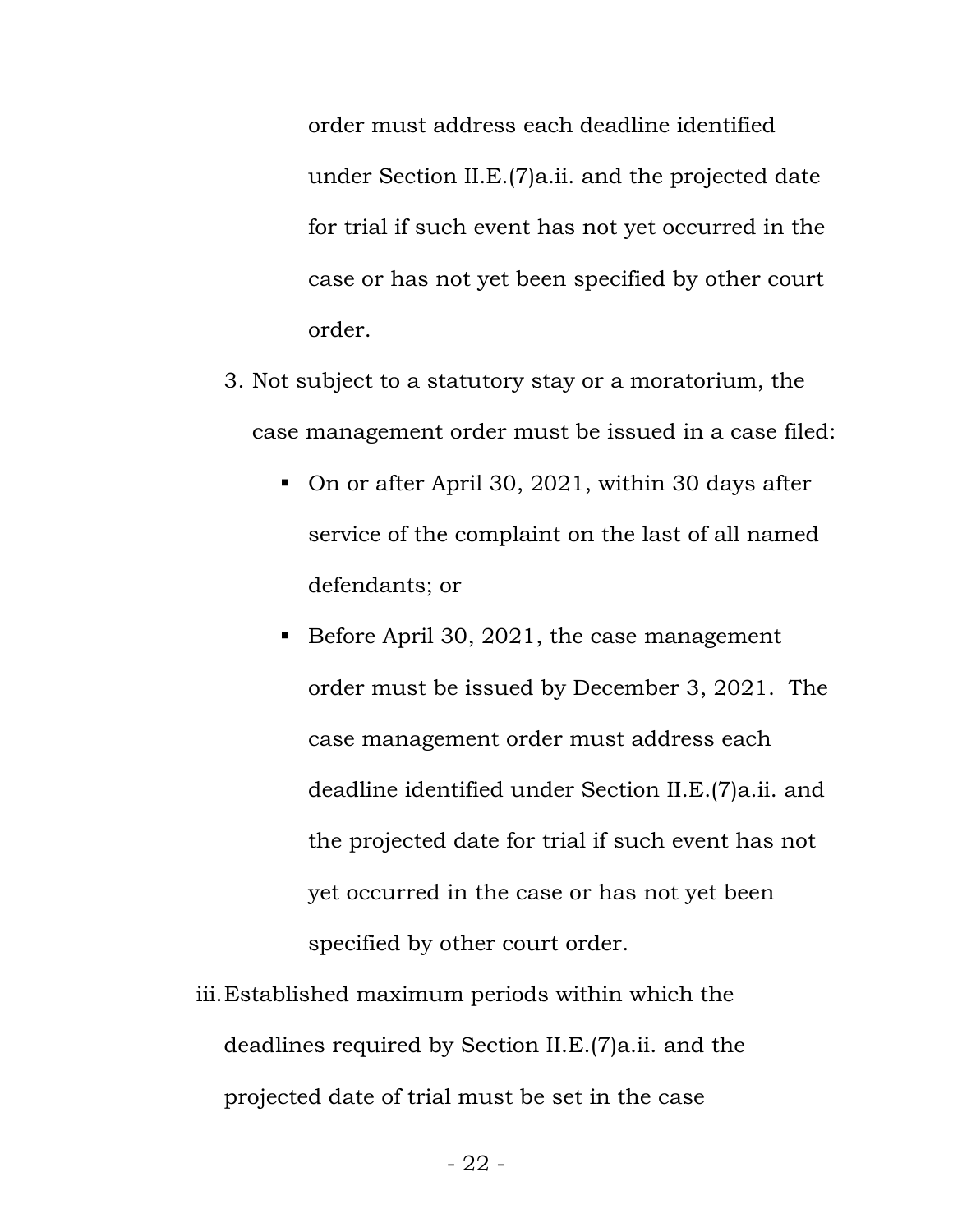management order. The maximum periods must be differentiated based on whether the civil case is streamlined or general and must be consistent with the time standards specified in Florida Rule of General Practice and Judicial Administration 2.250(a)(1)(B) for the completion of civil cases.

b. If a judicial circuit or county within the judicial circuit was implementing a written civil case management protocol as of March 9, 2021, that required the entry of a case management order for each civil case that addressed each deadline identified under Section II.E.(7)a.ii. and the projected date for trial, the chief judge is authorized to continue to use the protocol in the judicial circuit or county instead of issuing the administrative order required by this section.

c. Each administrative order issued by the chief judge pursuant to this section and written civil case management protocol described in Section II.E.(7)b. was required to be submitted to the chair of the Workgroup on the Improved Resolution of Civil Cases, as established by *In Re: Workgroup on Improved Resolution of Civil Cases*, Fla. Admin. Order No. AOSC19-73 (Oct. 31, 2019), by May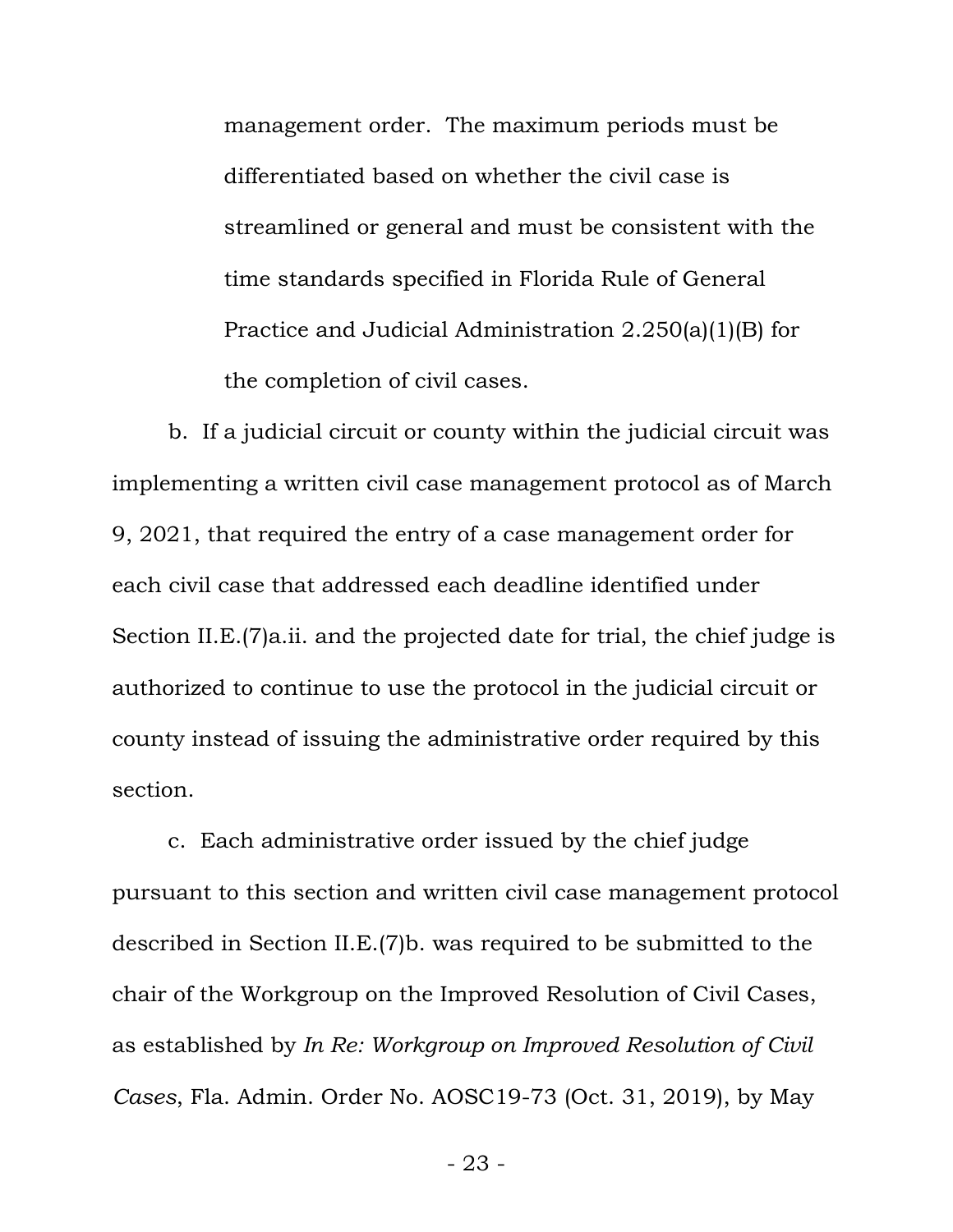7, 2021. If subsequently amended, the administrative order or protocol must be submitted to the chair of the workgroup within seven days after the amendment is issued.

(8) Speedy Trial in Criminal Court Proceedings.[28](#page-23-0)

a. All time periods involving the speedy trial procedure in criminal court proceedings remain suspended until the close of business on:

> i. October 4, 2021, for persons who were taken into custody[29](#page-23-1) before March 14, 2020. When the suspension ends and the time periods resume, any time that accrued under the procedure for a person before the suspension began at the close of business on March 13, 2020, must be subtracted from the time periods provided by the procedure. *See, e.g.*, *Sullivan v. State*,

<span id="page-23-0"></span><sup>28.</sup> This measure initially went into effect in Fla. Admin. Order No. AOSC20-13 at the close of business on March 13, 2020, and was subsequently also addressed in Fla. Admin. Order No. AOSC20-17 and in Fla. Admin. Order No. AOSC20-23.

<span id="page-23-1"></span><sup>29.</sup> As used in Section II.E.(8)a., the term "taken into custody" has the same meaning as provided in Florida Rule of Criminal Procedure 3.191(d).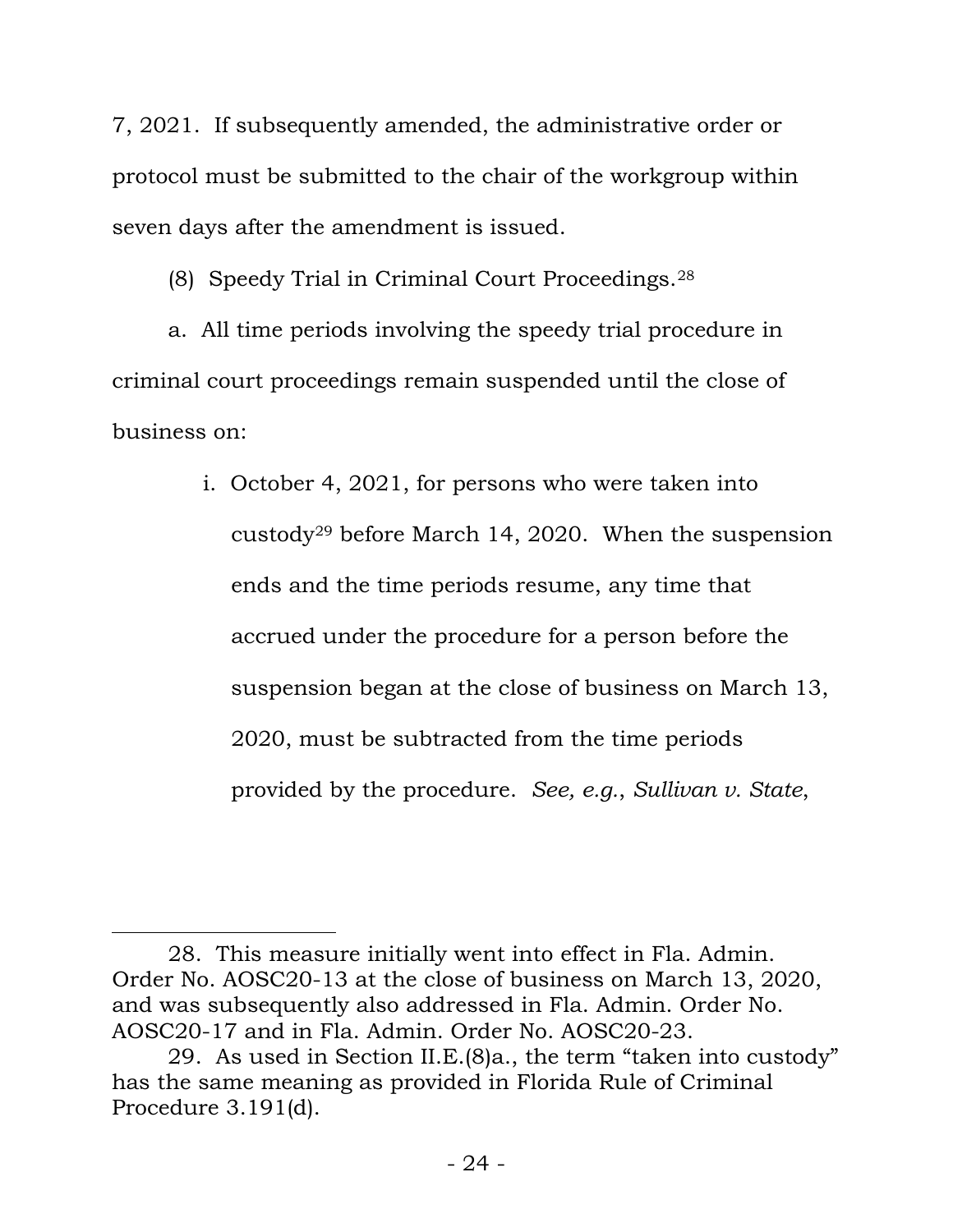913 So. 2d 762 (Fla. 5th DCA 2005), and *State v.*

*Hernandez*, 617 So. 2d 1103 (Fla. 3rd DCA 1993).

ii. January 3, 2022, for persons who were taken into custody on or after March 14, 2020.

b. When the time periods involving the speedy trial procedure resume under Section II.E.(8)a.:

- i. The 10-day time period in Florida Rule of Criminal Procedure 3.191(p)(3) is increased to 30 days; and
- ii. Florida Rule of Criminal Procedure 3.191(*l*) is modified to authorize a court to order an extension of the time periods provided under the rule for the following exceptional circumstances: general congestion of the court's docket, a lack of courtroom space, an unavailability of jurors, or a personnel shortage for public defenders, state attorneys, clerks of court, or the courts.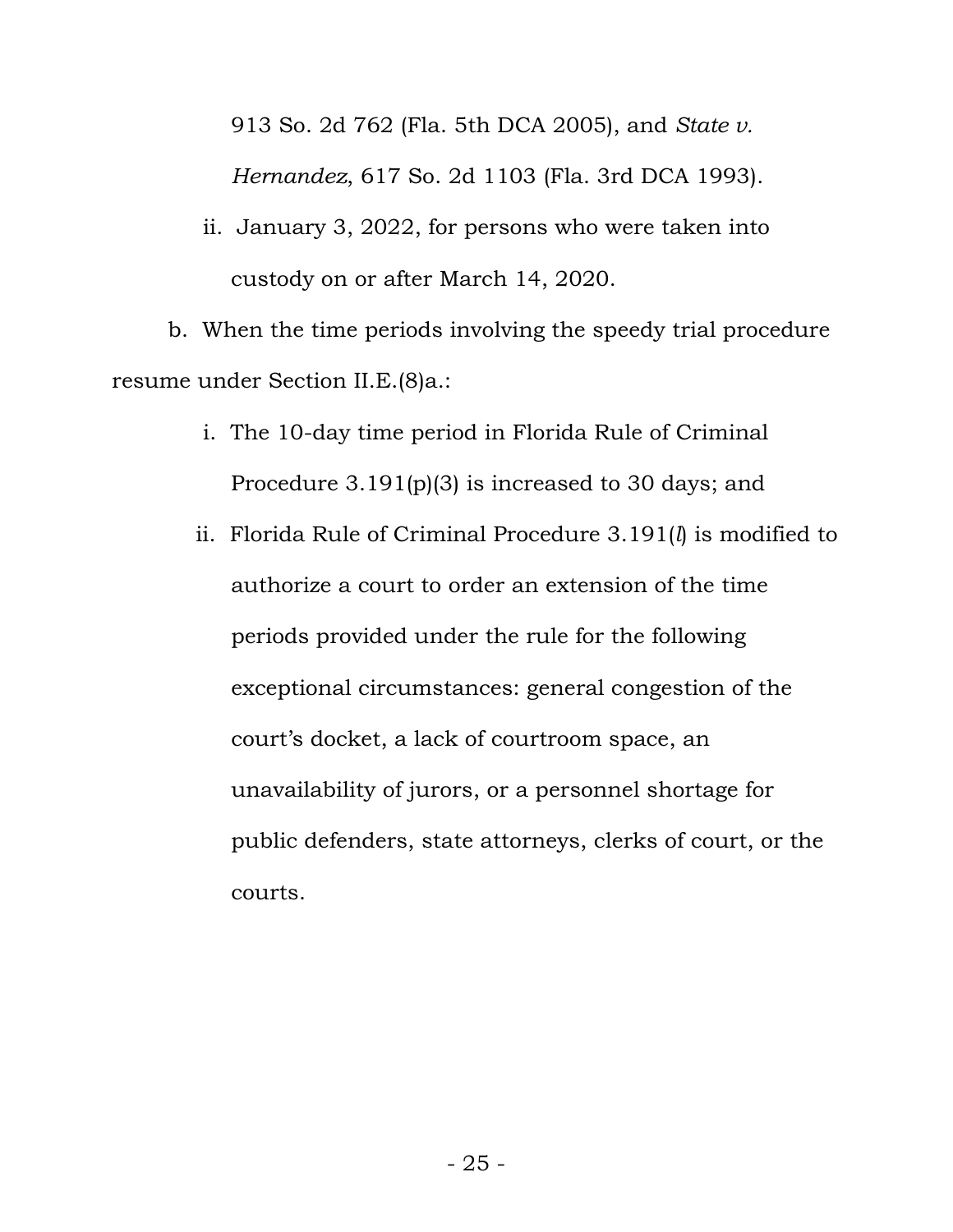(9) Speedy Trial in Juvenile Court Proceedings.[30](#page-25-0) All time periods involving the speedy trial procedure in juvenile court proceedings remain suspended until the close of business on October 4, 2021. When the suspension ends and the time periods resume, any time that accrued under the procedure for a juvenile before the suspension began at the close of business on March 13, 2020, must be subtracted from the time periods provided by the procedure. *See, e.g., Sullivan v. State*, 913 So. 2d 762 (Fla. 5th DCA 2005), and *State v. Hernandez*, 617 So. 2d 1103 (Fla. 3rd DCA 1993).

(10) Incompetence to Proceed.<sup>31</sup> Where exigencies make it impossible to meet the 20-day time period in Florida Rule of Criminal Procedure 3.210(b), chief judges of the circuit courts remain authorized to direct judges to hold competency hearings as soon as feasible after the date of filing a motion to determine

<span id="page-25-0"></span><sup>30.</sup> This measure initially went into effect in Fla. Admin. Order No. AOSC20-13 at the close of business on March 13, 2020, and was subsequently also addressed in Fla. Admin. Order No. AOSC20-17 and in Fla. Admin. Order No. AOSC20-23.

<span id="page-25-1"></span><sup>31.</sup> This measure initially went into effect in Fla. Admin. Order No. AOSC20-17 on March 24, 2020, and was subsequently also addressed in Fla. Admin. Order No. AOSC20-23.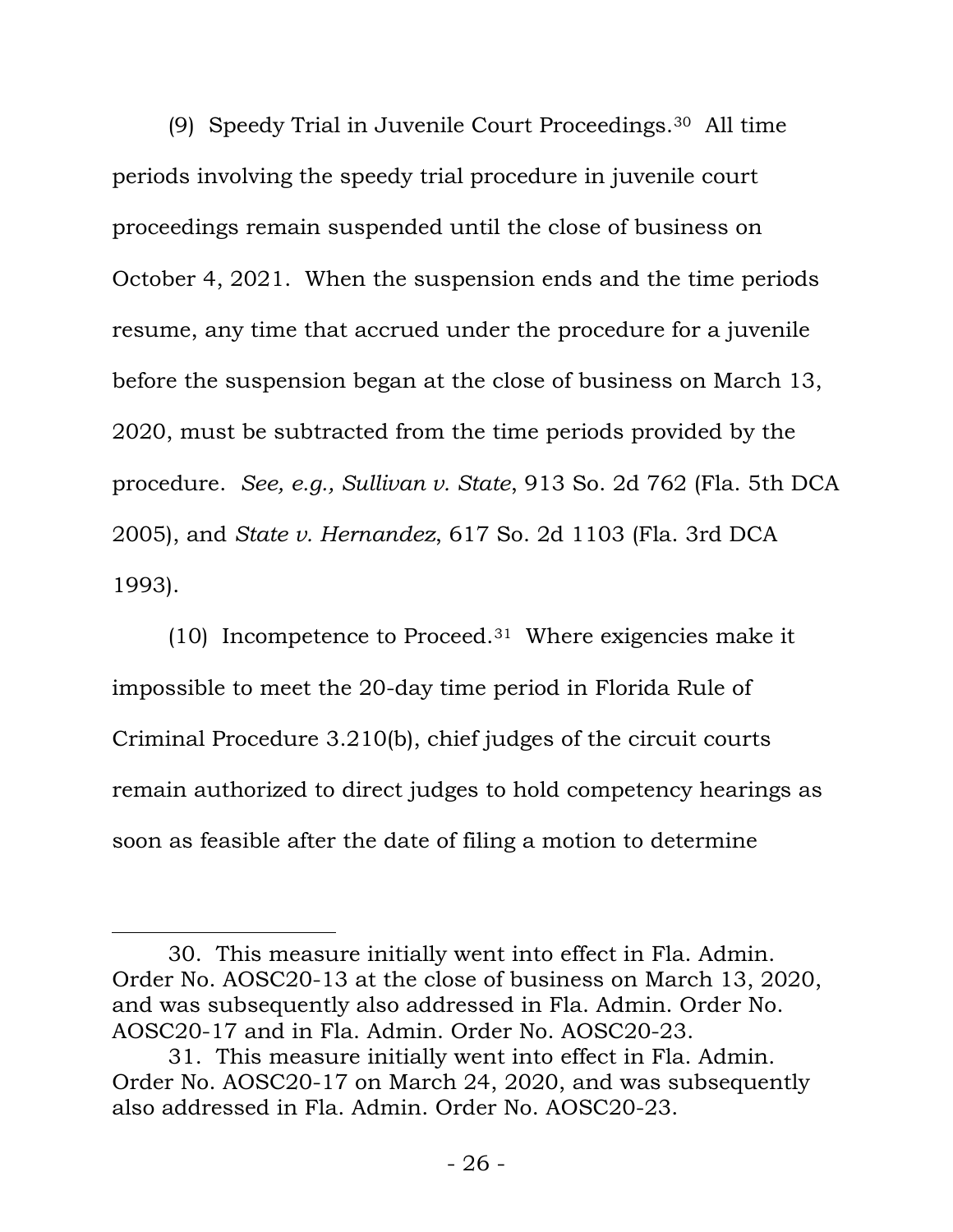competency. Chief judges also remain authorized to allow experts and attorneys to conduct and attend competency evaluations by remote means, if feasible.

(11) Defendants Arrested on Warrant or Capias from Another Florida Jurisdiction.3[2](#page-26-0) To mitigate the health risks associated with the incarceration and transportation of defendants during the pandemic, when a defendant is arrested on a warrant or capias from another Florida jurisdiction, chief judges of the circuit courts remain encouraged to facilitate communication between the circuit or county where the case originated ("home court") and the circuit or county where the defendant is incarcerated ("holding court"), for the handling of matters on a temporary basis, as follows:

a. Pretrial Release and First Appearance Hearings. Chief judges remain authorized to direct judges conducting pretrial release and first appearance hearings to address detention and monetary bond or other conditions of pretrial release in the county of arrest, regardless of whether the case is transferred, rather than

<span id="page-26-0"></span><sup>32.</sup> These measures initially took effect in Fla. Admin. Order No. AOSC20-17 on March 24, 2020, and were subsequently also addressed in Fla. Admin. Order No. AOSC20-23.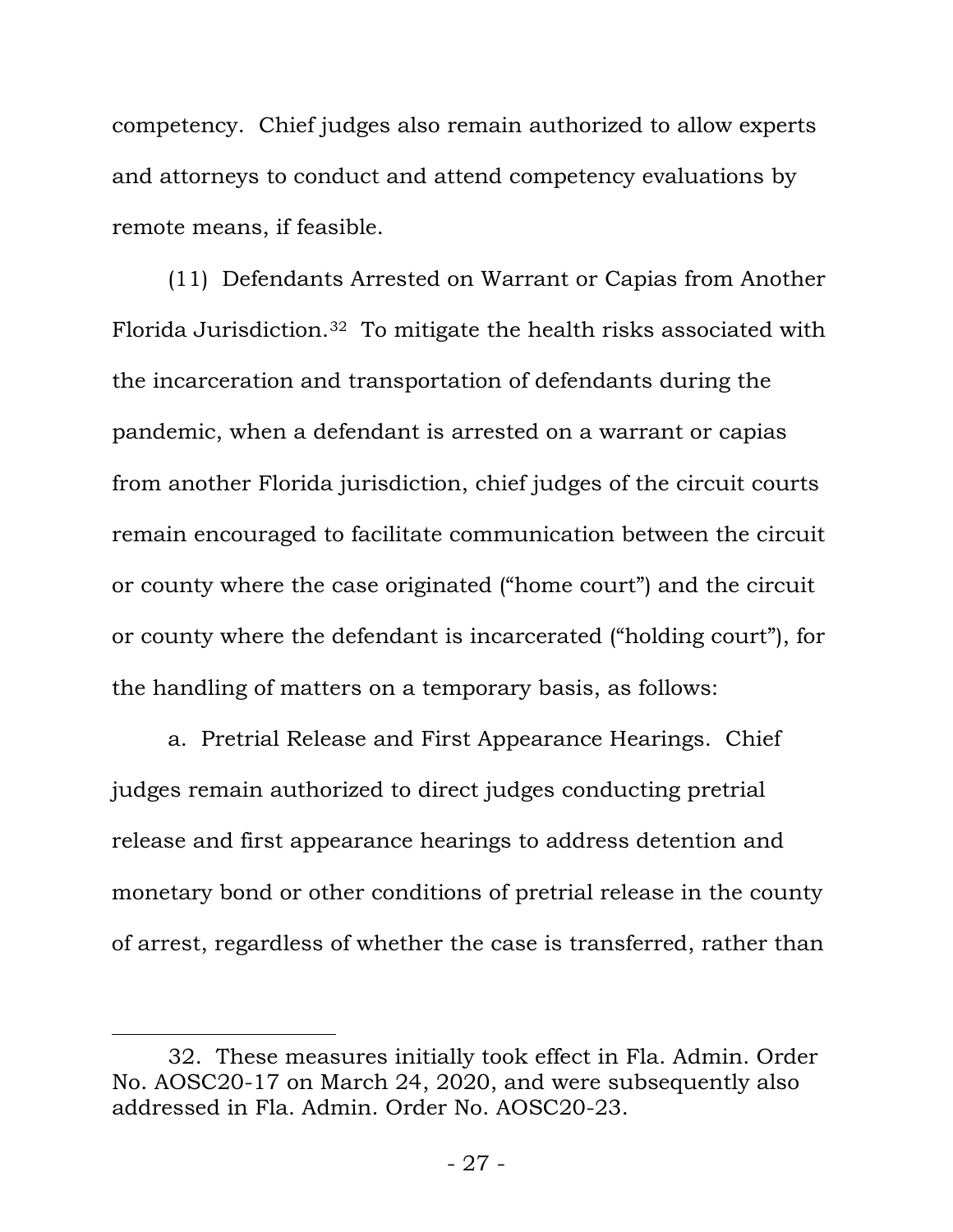requiring transport of the defendant to the county where any warrant or capias originated.

For capiases and violation of probation warrants, before setting monetary bond or other conditions of pretrial release, the first appearance judge, in order to make a proper decision regarding monetary bond or other conditions of pretrial release, must rely on relevant information from the following individuals in the county that issued the capias or warrant: the issuing judge, defense counsel if any, and the state attorney.

Action taken by the holding court at first appearance and any pretrial release hearing should be promptly reported to the home court and reflected in the record of the case.

Any provision of Florida Rule of Criminal Procedure 3.131 inconsistent with these measures remains suspended.

b. Pleas. Judges remain encouraged to coordinate with prosecutors, attorneys, defendants, and victims in order to utilize section 910.035, Florida Statutes, which allows for pleas of guilty or nolo contendere for persons arrested in counties outside of the county of prosecution, upon the consent of the defendant and the state attorney in the county where the crime was committed.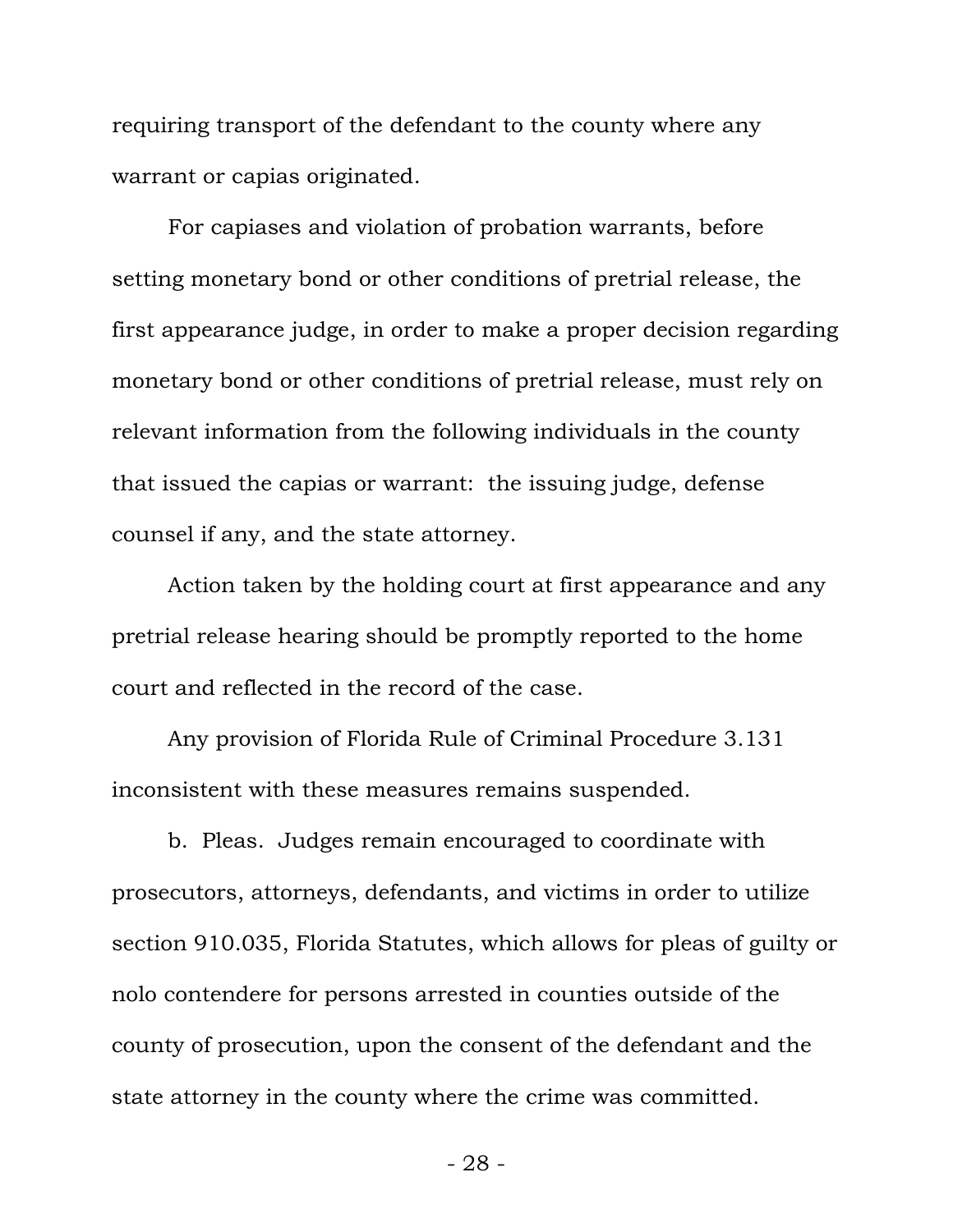c. Rights of Parties. In cases that are not handled by a plea or pretrial release such that the defendant will continue to be detained in the jurisdiction of the holding court for an indefinite period of time, chief judges are directed to ensure that the due process rights of the defendant are protected by facilitating the temporary transfer of the case to the holding court, if necessary; by having a judge from the holding court designated by the Chief Justice, or designated by the chief judge if the home and holding court are within the same circuit, as a judge of the home court to handle emergency or other necessary matters in the case; or by other appropriate means.

d. Victims. The constitutional rights of crime victims must also be considered in all cases by the presiding judge.

(12) Speedy Trial in Noncriminal Traffic Infraction Court Proceedings.33 [T](#page-28-0)he time period involving the speedy trial procedure in noncriminal traffic infraction court proceedings remains suspended until the close of business on October 4, 2021. When

<span id="page-28-0"></span><sup>33.</sup> This measure initially went into effect in Fla. Admin. Order No. AOSC20-19 at the close of business on March 13, 2020, and was subsequently also addressed in Fla. Admin. Order No. AOSC20-23.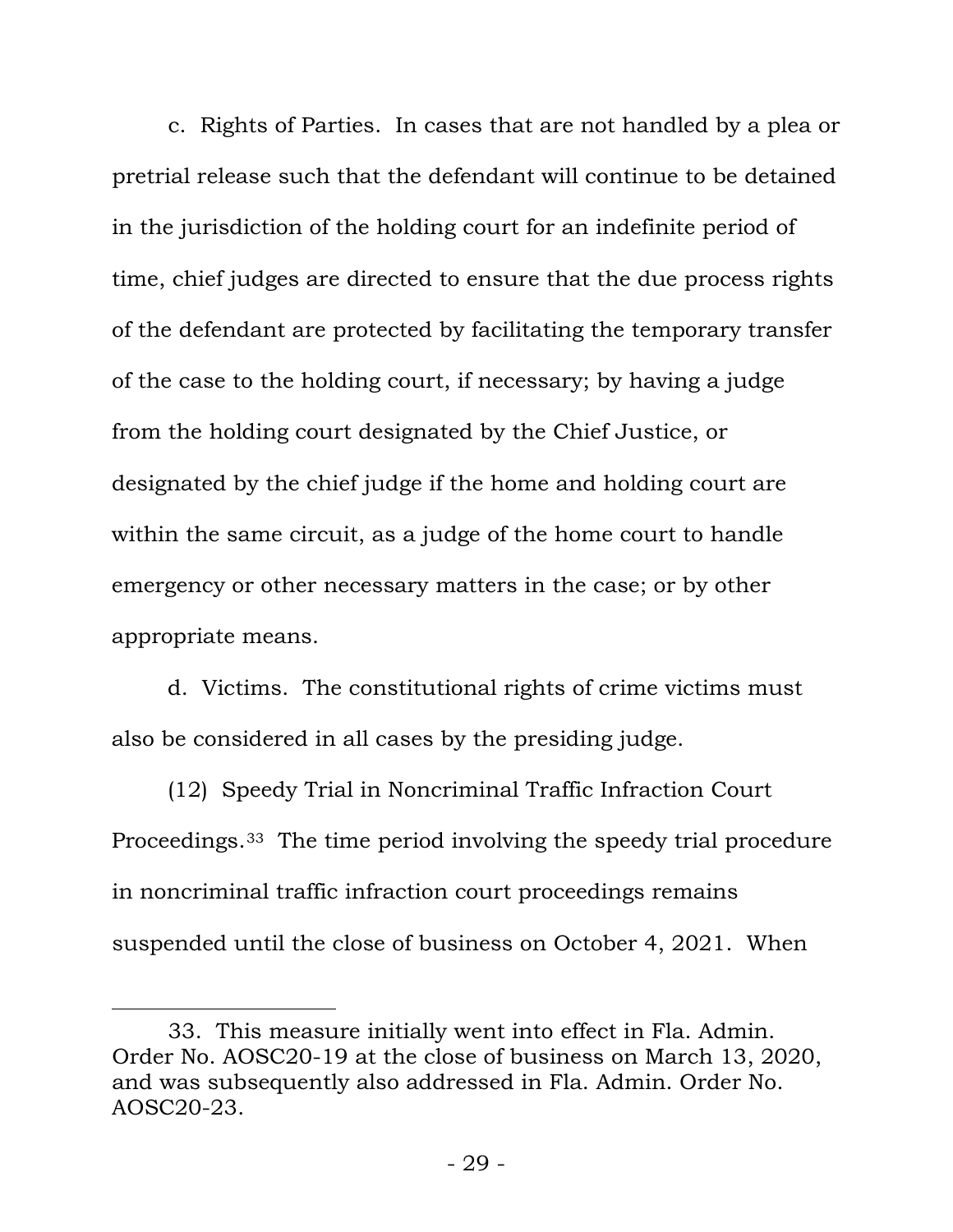the suspension ends and the time period resumes, any time that accrued under the procedure for a person before the suspension began at the close of business on March 13, 2020, must be subtracted from the time period provided by the procedure.

(13) Family Law Forms.[34](#page-29-0) Except as indicated below, the requirement that Florida Family Law Forms be notarized or signed in the presence of a deputy clerk remains suspended, if the filer includes the following statement before the filer's signature:

Under penalties of perjury, I declare that I have read this document and the facts stated in it are true.

This exception does not apply to Florida Family Law Forms 12.902(f)(1), Marital Settlement Agreement for Dissolution of Marriage with Dependent or Minor Child(ren), 12.902(f)(2), Marital Settlement Agreement for Dissolution of Marriage with Property but No Dependent or Minor Child(ren), 12.902(f)(3), Marital Settlement Agreement for Simplified Dissolution of Marriage, and any other family law form that transfers the ownership of property, which

<span id="page-29-0"></span><sup>34.</sup> This measure initially took effect in Fla. Admin. Order No. AOSC20-17 on March 24, 2020, and was subsequently also addressed in Fla. Admin. Order No. AOSC20-23.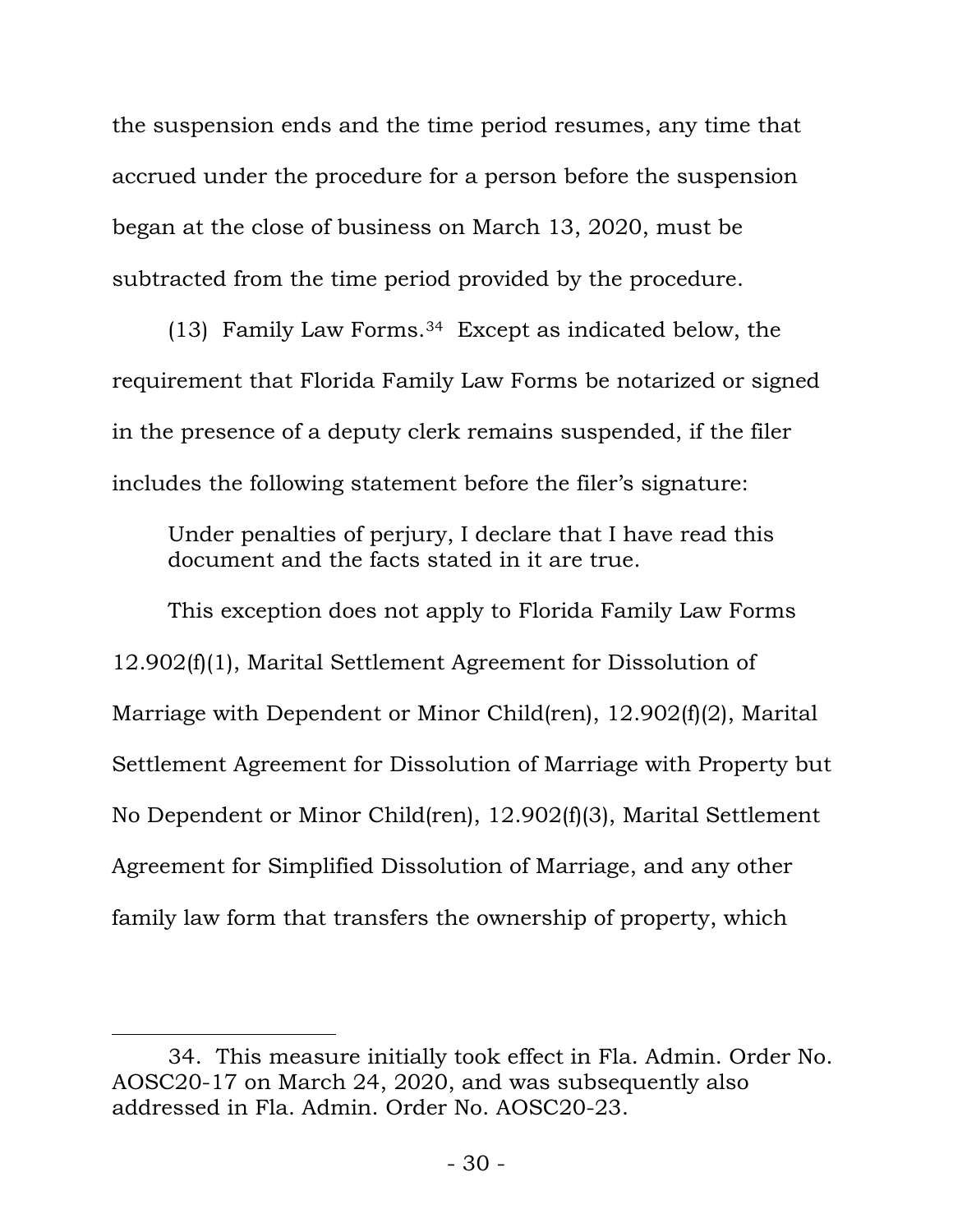must continue to be notarized or signed in the presence of a deputy clerk prior to filing.

(14) Objections to In-Person Visitation for Children under the Protective Supervision of the Florida Department of Children and Families (DCF). A caregiver for a child subject to the protective supervision of the DCF may object to the in-person nature of a visitation on grounds that risks due to COVID-19 will negatively affect the health or safety of a person participating in the visitation or of a member of that person's household. The court must consider such objection and responses thereto before entering an order on visitation. This section applies to parent-child visitation, sibling visitation, and visitation between children and other family members and non-relatives.

\* \* \*